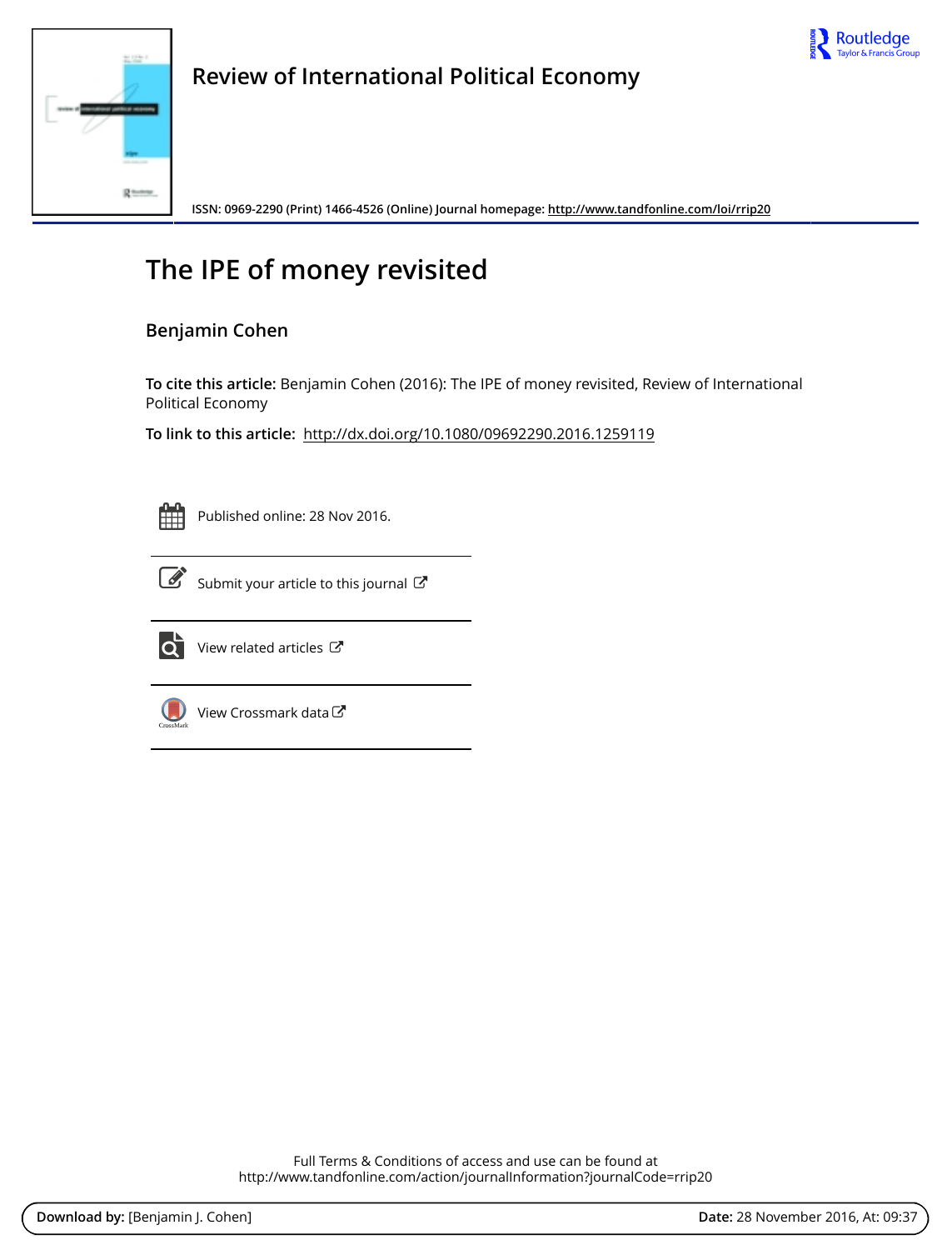# The IPE of money revisited

# Benjamin Cohen

University of California Santa Barbara, Political Science, Santa Barbara, United **States** 

#### ABSTRACT

Some two decades after an earlier review essay of mine, the time seems ripe to revisit the international political economy (IPE) of money. How has the study of money evolved in more recent years, and what is the understanding of international monetary politics today? The main message of this essay is  $-$  to be blunt  $-$  disappointment. Research has become increasingly insular and introspective, largely detached from what goes on in the real world. Two parallel developments are responsible, both reflective of wider trends in mainstream IPE. First is a steep decline of interest in broader systemic issues, as the pendulum has swung sharply toward the domestic level of analysis. And second is a marked loss of interest in practical policy solutions. In lieu of worries about problems to be solved, scholarship today tends to be driven more by curiosity about puzzles to be explained. The roots of these twin developments trace back, above all, to the framing effect of epistemology – the demanding methodological standards that mainstream IPE has set for itself. The fault lies, first and foremost, with the excessive priority given to formal scientific method.

#### KEYWORDS

money; global finance; international monetary politics; open economy politics; financial crisis; balance of payments.

### INTRODUCTION

Monetary analysis in international political economy (IPE) is framed largely as the international extension of domestic macroeconomics, focusing centrally on the movement and management of money beyond the borders of a single sovereign state. Some two decades ago, I published a review essay surveying what then seemed to be a consensus understanding of the IPE of money (Cohen [1996](#page-21-0)). Of the many changes that had occurred in previous years, I suggested, none was so dramatic as the resurrection of global finance. Like a phoenix risen from the ashes, financial

2016 Informa UK Limited, trading as Taylor & Francis Group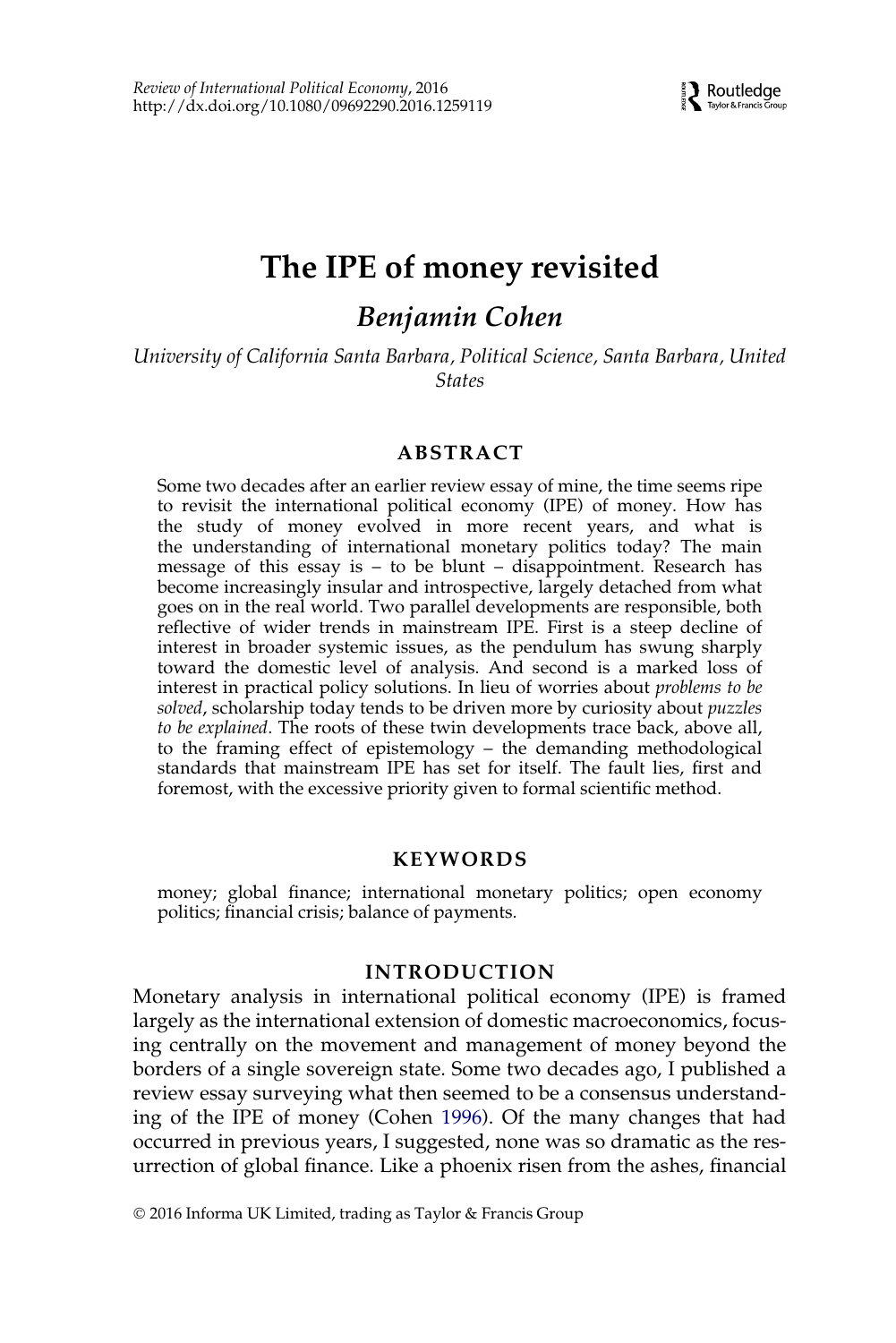markets had taken flight and soared to new heights of power and influence in the affairs of nations. My aim was to highlight what the scholarly literature had to say about how the massive increase of capital mobility had come about and what might be its economic and political implications.

A generation later, as the globalization of finance has come to be taken for granted, the time seems ripe to revisit the IPE of money. How has the study of money evolved over the last two decades, and what is the understanding of international monetary politics today? The purpose of this essay is to survey developments in mainstream scholarship in more recent years, as illustrated by what appears in leading professional journals and in books published by the most widely respected university presses, particularly in the United States. These venues may not capture the full breadth of contemporary monetary studies, but arguably they do succeed in highlighting what is done at the peak of the field, where standards are established and ambitions are defined. They indicate what work has come to be considered most worthy of respect. My coverage of the literature is necessarily selective but may, I believe, be considered representative.

The main message of this essay is  $-$  to be blunt  $-$  disappointment. Of course, there is much to praise in the way the study of money has developed. The technical quality of most published scholarship today is undeniable. The level of refinement has never been higher. But, sadly, there is also much to regret. For the most part, the literature has become increasingly insular and introspective, largely detached from what goes on in the real world. Two parallel developments are responsible, both reflective of wider trends in mainstream IPE.

First is a steep decline of interest in broader systemic issues. At the dawn of the modern field of IPE, back in the 1960s and 1970s, structural analysis predominated in monetary studies. Attention was directed most to the overall system – how money flows were structured and managed on a global basis (e.g. Cohen [1977;](#page-21-1) Kindleberger [1973;](#page-22-0) Strange [1971b\)](#page-24-0). Even as late as the 1980s and 1990s, systemic concerns were evident in responses to the revival of global finance. But more recently the pendulum has swung sharply toward the domestic level of analysis. Particularly striking is the dearth of response by mainstream scholars to the global financial crisis (GFC) of 2008–2009, which nearly landed the world in another Great Depression. More than ever, the broad structures within which monetary relations are governed would appear to be under attack, whether from the competitive behavior of private market actors or the rival interests of national governments. Yet, with only the rare exception (Drezner and McNamara [2013\)](#page-21-2), remarkably little attention is now paid to the system as a whole. Referring to conventional IPE's failure to anticipate something like the GFC, I have spoken elsewhere (Cohen [2009\)](#page-21-3) of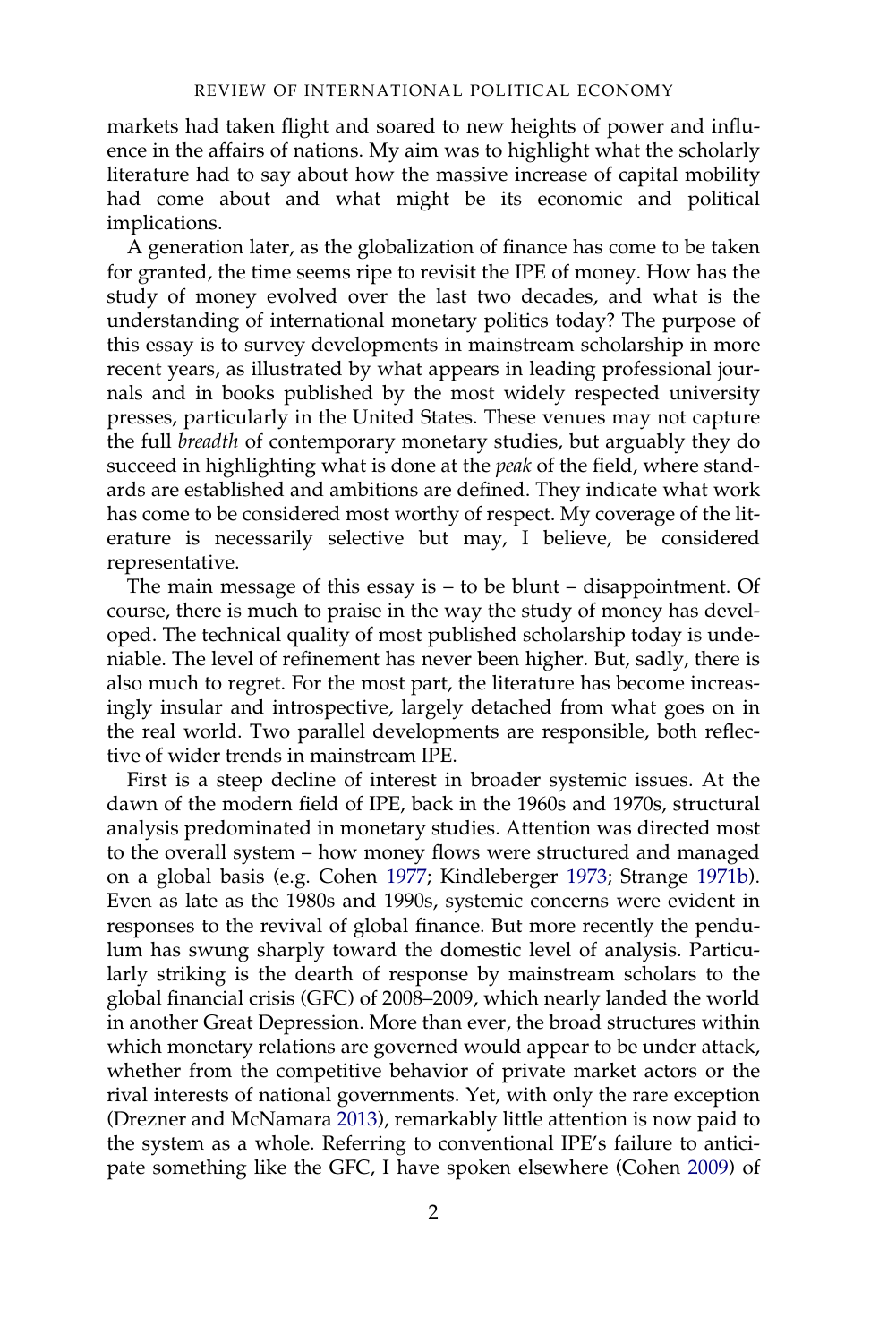the field's 'grave case of myopia'. If anything, in the years since the crisis, the myopia of monetary scholarship has become even worse. Researchers, it seems, would rather talk more about what happens nearer to home, within states, than about what goes on between nations.

And second, paralleling the first, is a marked loss of interest in practical policy solutions – a shift of attention from the management of outcomes to the analysis of inputs in the policy process. Where scholarship once was concerned with complex issues of strategy and governance, research now tends to concentrate more on narrow explorations of actor preferences or behavior, with particular emphasis on apparent anomalies. In lieu of worries about *problems to be* resolved, research tends to be driven by curiosity about puzzles to be explained. Analysis of the microfoundations of policy may be intellectually gratifying, but it fails to do much to improve the world around us. A good amount of work on money today labors mightily to produce, at best, banal results. Some efforts, regrettably, fail to rise much above the level of the trivial.

These twin developments are not unrelated. The roots of both trace back, above all, to the framing effect of epistemology – the demanding methodological standards that mainstream IPE has set for itself. The fault lies, first and foremost, with the high priority that has come to be given to formal scientific method – what is often described as a hard science model. This is an affliction that plagues all of IPE today, not just studies of money. To be considered truly respectable, it seems, scholarship in the field must be based firmly on the twin principles of positivism and empiricism, which hold that knowledge is best accumulated through an appeal to objective observation and systematic evaluation of evidence. Excessive emphasis is placed on technical sophistication, the elegance of theoretical reasoning, and the rigor of empirical testing. The result, sadly, is a literature that strays far from the challenges and anxieties of messy everyday life. In the IPE of money, neither structural analysis nor policy studies receive as much attention as they deserve.

The organization of this essay is as follows. I start with some essentials about international money flows and policy options that are needed to frame monetary analysis. The next section surveys principal developments in the mainstream monetary literature, highlighting the sharp swing of the pendulum toward the domestic level of analysis. Trends in scholarship on the international politics of money are then reviewed, followed by a discussion of critical approaches to monetary analysis and how they relate to more conventional studies of money. A final section concludes with some brief thoughts on the pernicious role of formal scientific method in the IPE of money today.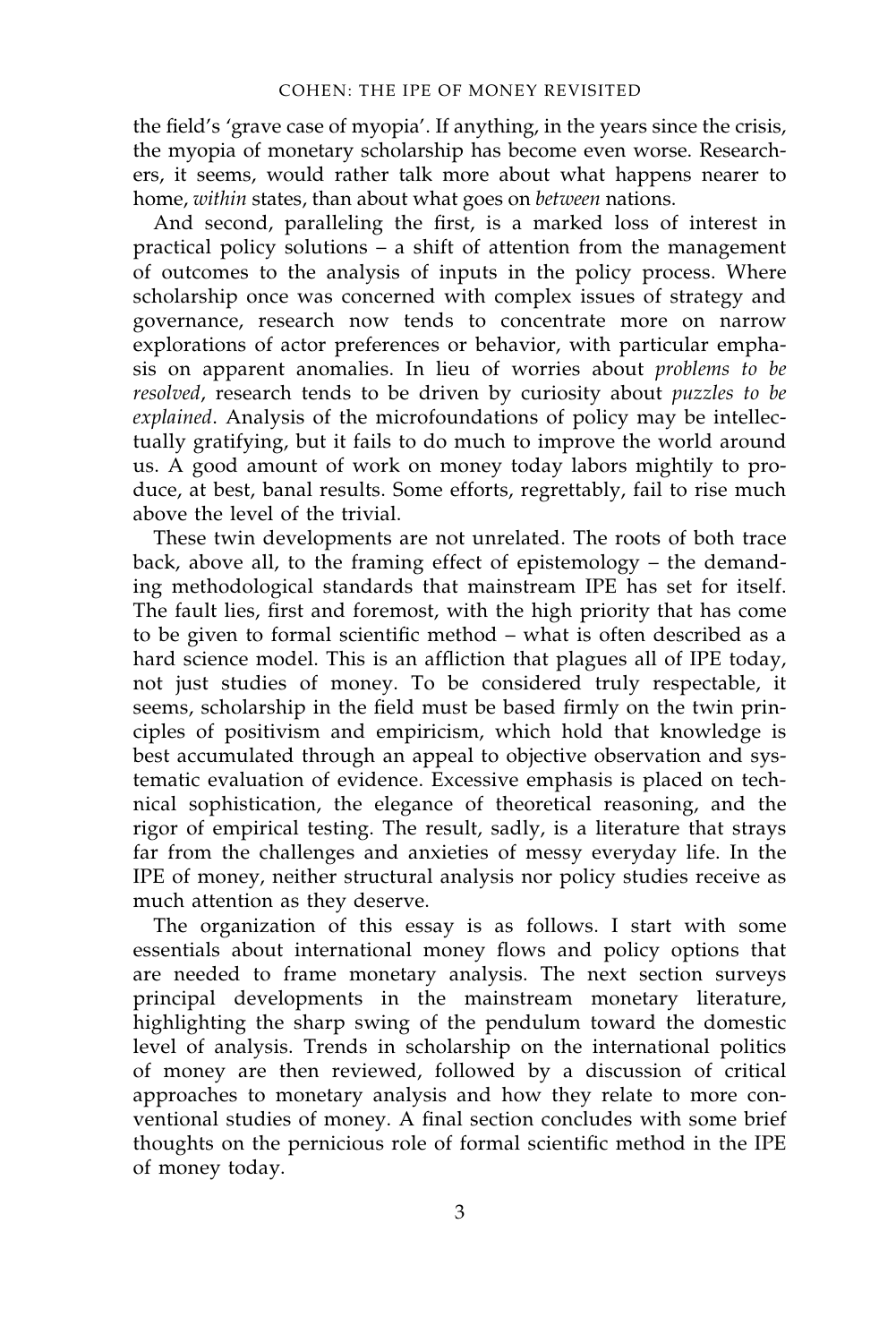#### ESSENTIALS

Monetary analysis starts with the balance of payments – the accounting of all monetary transactions between the residents of a nation and the rest of the world. Every nation, by definition, has a balance of payments. The problem is that the balance of payments does not always balance. The economy may run either a surplus or a deficit. That is what we mean by external imbalance (disequilibrium). The question then is: What can the country do about it? For an economy in deficit, there are two broad choices: financing or adjustment. Either the imbalance must be paid for, or it must be eliminated.

Financing means finding the wherewithal to pay for the excess of external spending over revenues, either by running down accumulated foreign assets or by borrowing abroad in some form. Either way, the state's balance of international indebtedness – its net worth – worsens. And therein lies the rub, because the deterioration of net worth cannot go on forever. Sooner or later, foreign assets and borrowing limits will be exhausted, which means that sooner or later the deficit will have to be eliminated. That is what is meant by adjustment.

In principle, adjustment can be achieved by using any of three classes of policy instrument. These are what may be called the three D's – depreciation, deflation, or direct controls. Depreciation (or devaluation) means lowering the exchange rate of the home currency, reducing the price of domestic production relative to foreign goods and services, and thus encouraging an improvement of the trade balance. Deflation (also known as internal devaluation or austerity) means acting to reduce the overall level of spending in the economy, thus lowering imports. Macroeconomic restraint may be achieved through either monetary policy (the central bank's control of money supply and interest rates) or fiscal policy (the government's own spending and revenues). And direct controls mean making use of available policy instruments to limit import volumes (tariffs and non-tariff barriers) or outward flows of capital (capital controls and exchange restrictions).

In practice, however, policy choices are tricky, for two reasons. First, trade-offs are required. The challenge is encapsulated in what has been labeled the Unholy Trinity (Cohen [1993\)](#page-21-4) – the intrinsic incompatibility of exchange-rate stability, capital mobility, and monetary policy autonomy, first identified by economist Robert Mundell [\(1968](#page-23-0)). In the early decades after World War II, governments could afford to pay little attention to the Unholy Trinity, since international capital markets had not yet recovered from the effects of prolonged depression and military strife. But then global finance staged its dramatic comeback, leading to a degree of monetary integration not seen since the end of the nineteenth century. More and more, it was felt, capital mobility was becoming something akin to a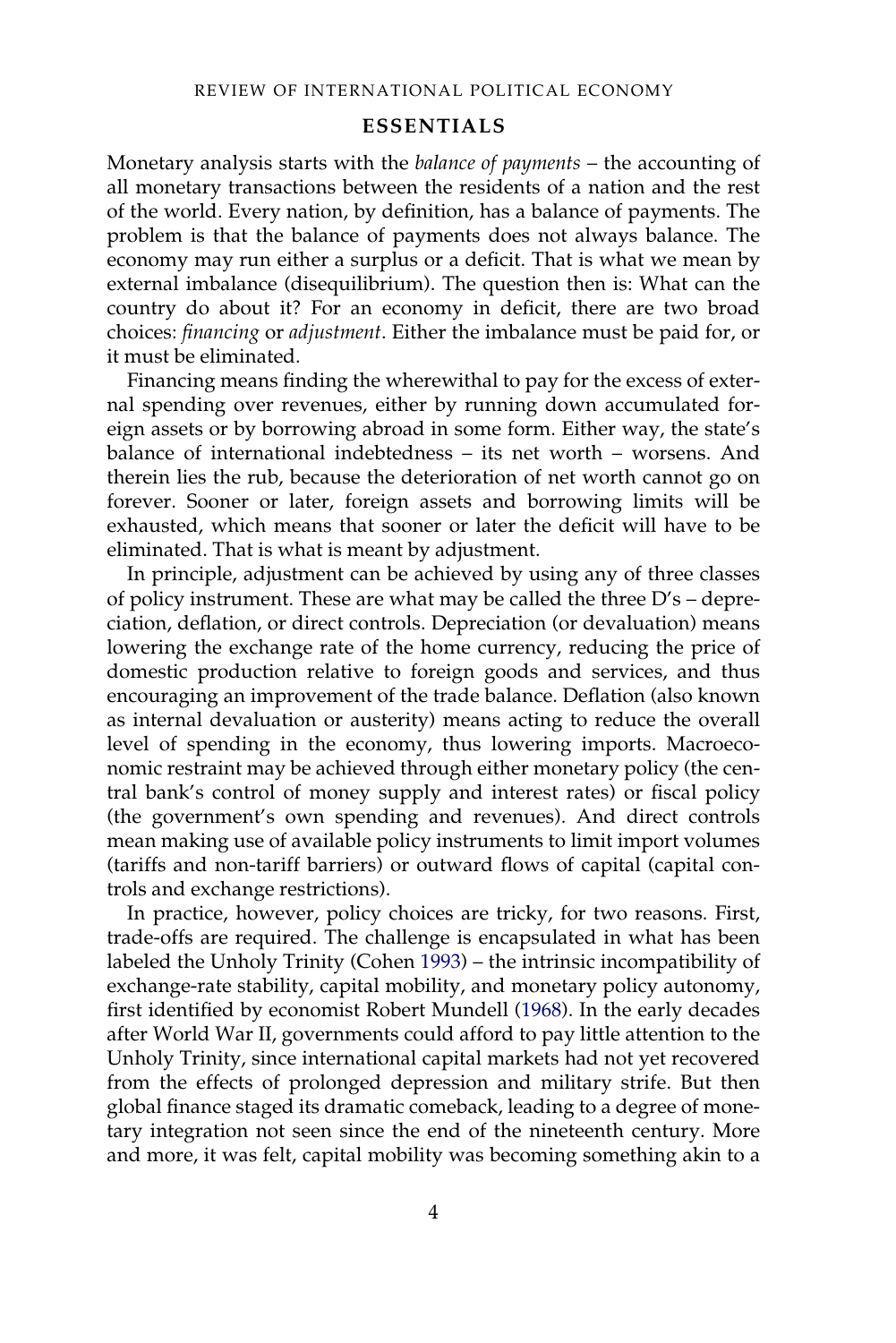structural feature of world politics – an exogenous attribute effectively limiting governments to a binary trade-off between currency stability and monetary autonomy (Andrews [1994;](#page-20-0) Goodman and Pauly [1993\)](#page-22-1). The central question became: What could be done to cope with the constraint imposed by increasingly massive flows of money?

Second, externalities are involved. One country's deficit is, by definition, another's surplus. In the absence of inter-planetary trade, the global balance of payments is a zero-sum game. Whatever one nation does to manage its balance of payments, there will inevitably be impacts on external balances elsewhere. The system is interdependent and can easily degenerate into policy conflict or worse if not effectively governed through some form of collective action.

It is these tricky trade-offs and externalities that make the subject of money so fascinating to students of IPE.

#### DOMESTIC POLITICS

Strikingly, the largest part of mainstream scholarship over the last 20 years has come to focus primarily on the domestic politics of monetary or exchange-rate choices, in a manner that is actually more akin to *compara*tive political economy than to international political economy. The standard approach is 'inside–out', comparing and contrasting selected attributes of states at home that may be assumed to help shape their economic policies abroad. The approach reflects the popularity of the socalled Open Economies Politics (OEP) paradigm as codified not long ago by David Lake [\(2009](#page-23-1)). If the resurrection of global finance was the dominant influence in monetary studies two decades ago, the OEP paradigm has come to rule the IPE of money in more recent years.

For analytical purposes, OEP decomposes the policy process into three successive steps – starting at home with the formation of constituency interests; turning next to how interests are aggregated and mediated through domestic political institutions; and only then, finally, moving outward to the international stage where states maneuver or bargain to influence outcomes. In principle, all three stages matter. But that is hardly the way it works in practice, judging from what actually gets published, particularly in the leading journals. The first two stages, manifestly, receive the lion's share of attention. For mainstream scholars, especially in the United States, nothing seems more important than to understand the role of domestic interests and institutions in public policy. Systemic considerations are downplayed or ignored in what Thomas Oatley [\(2011](#page-23-2)), in a stinging criticism, calls the 'reductionist gamble' – the bet that results attained by reducing analysis to the driving force of domestic politics will not be moderated or distorted by developments at the international level. Stephen Chaudoin et al. [\(2015](#page-21-5)) confirm that in many cases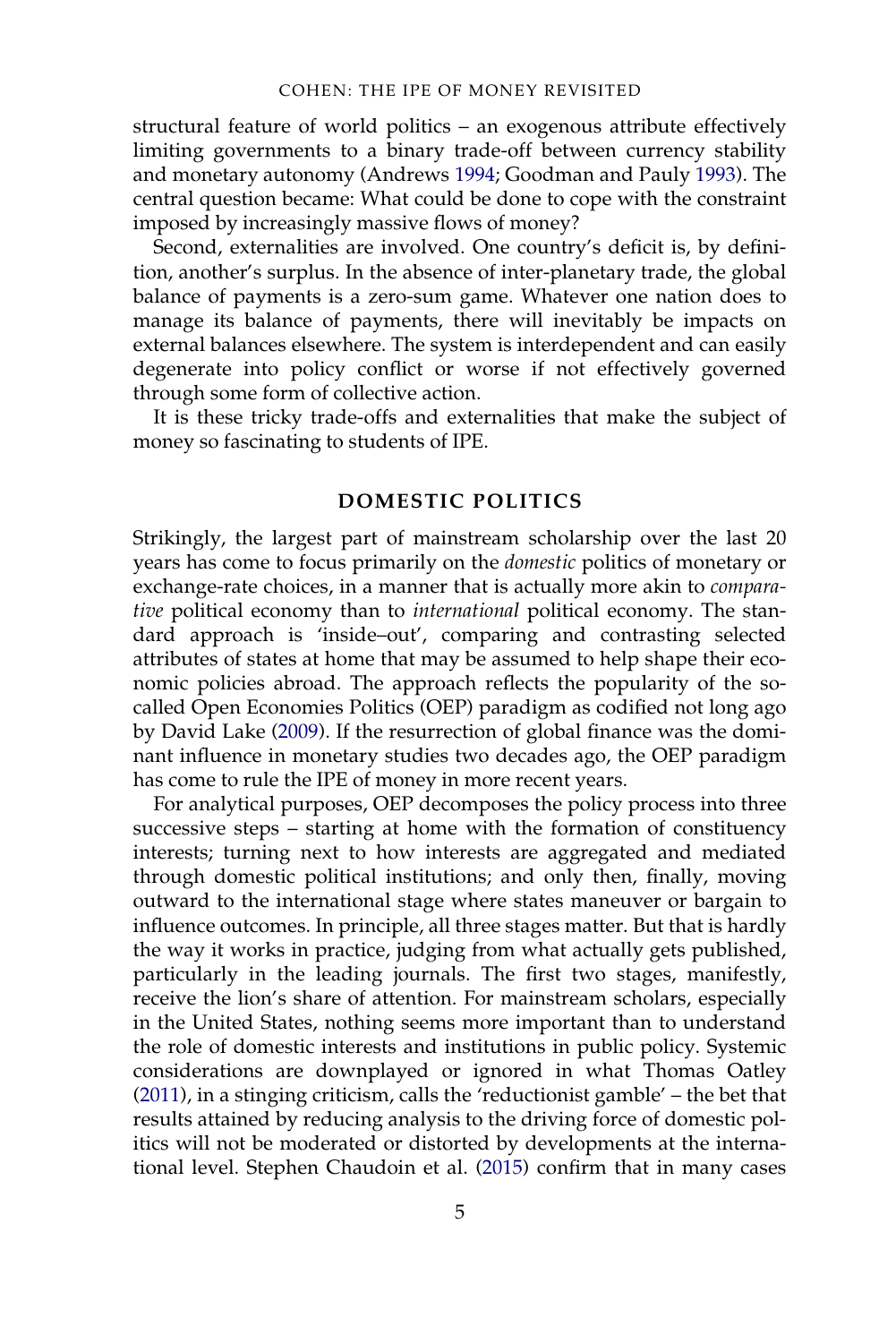the reductionist gamble does indeed miss important interactions between the domestic and international levels of analysis.

#### Interests

OEP begins with groups of individual actors – e.g. enterprises, industries, or factors of production – who might reasonably be expected to share more or less the same interests, defined as preferences over alternative outcomes. The assumption is that preferences can be derived from established economic theories highlighting the distributional implications of different national policies. With respect to monetary or exchange-rate issues, most research in this vein may be said to trace its lineage back to a seminal article by Jeffry Frieden [\(1991\)](#page-22-2), which focused on how growing levels of financial integration might be expected to influence the policy preferences of influential constituencies. For Frieden, the key distinction was between 'integrationist' and 'anti-integrationist' forces – internationally oriented sectors, on the one hand, and more domestically oriented groups on the other. Integrationist forces would be expected to favor stability of the exchange rate over monetary autonomy; anti-integrationists, the reverse.

In the years since, much effort has gone into building on Frieden's original insight. The basic question is: Which actors matter? For some scholars, the relevant range of actors may encompass, more or less, the entire electorate. A notable recent example is provided by Stefanie Walter [\(2013](#page-24-1)), who emphasizes the role of 'voters' in determining adjustment policies. In her words: 'Voters who overall are less vulnerable to depreciation than monetary and fiscal tightening will prefer external adjustment to internal adjustment, and vice versa… . [Such] distributional issues strongly influence the politics of macroeconomic adjustment' (Walter [2013:](#page-24-1) 17). But electoral models of this sort belie a faith in political pluralism that would hardly seem to correspond to reality, where particularly powerful constituents often exercise a degree of influence far out of proportion to their actual numbers. Most scholars working on these questions are inclined to assume that, in practice, some domestic actors matter more than others. Sectoral models are preferred.

What sectors? For some, the dominant influences are to be found in the financial-services industry (Hefeker [1997;](#page-22-3) Henning [1994\)](#page-22-4), whereas for many others it is the producers of material goods that deserve the most attention. Among goods producers, broad political cleavages would be expected to develop naturally depending on whether an industry's output is export-oriented, import-competing, or non-tradable. Much appears to rest, however, on context. Typical of recent work is the 'conditional preference theory' of David Steinberg ([2015\)](#page-24-2), highlighting the key role of the manufacturing sector, which he describes as a 'major driving force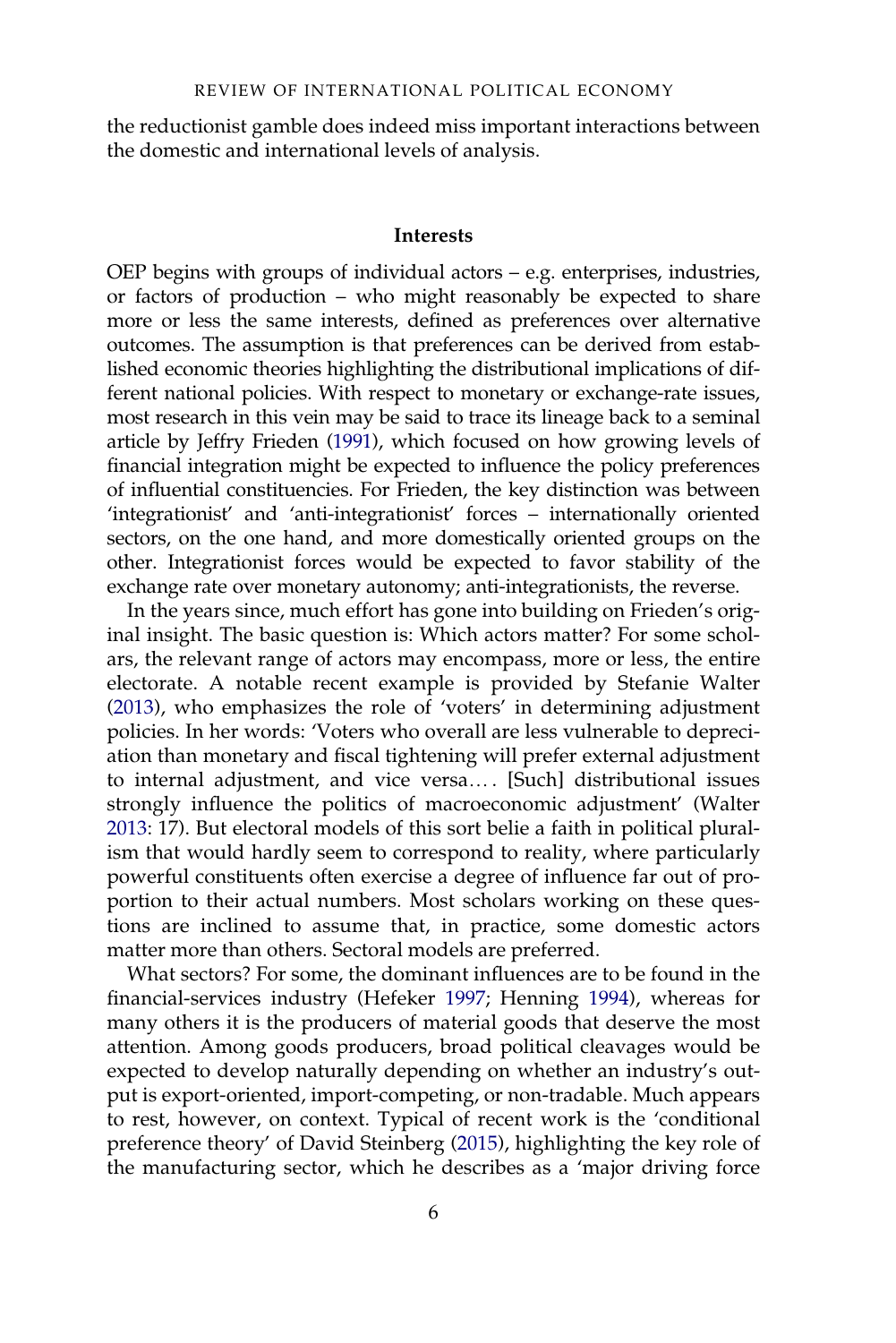behind exchange rate policy' (2015: 8). However, the preferences of manufacturers, Steinberg argues, will be conditional, depending on a variety of political, economic, and institutional circumstances. Likewise, Frieden [\(2015](#page-22-5)) himself acknowledges the contingency of producer preferences once account is taken of such considerations as product differentiation, the share of foreign inputs in domestic output, and each firm's net foreign-currency liabilities.

Overall, sectoral models provide useful insight into the process of interest formation. But as a practical matter, they present a serious problem: how to convert the abstract categories of economic theory into real, live humans. Actors may be torn by conflicting distributional implications. What if a firm produces largely tradable goods, which would dictate a preference for depreciation, but also has large net foreign liabilities, which would suggest a preference for appreciation? Or what if an investor holds a large volume of foreign assets, which might dictate a preference for exchange-rate stability, but also invests heavily in domestic nontradable production, which suggests the reverse? How do we know which material interest will prevail?

Worse, how do we know that any of these material interests will necessarily count more than other non-egocentric considerations? Societal actors may have more on their mind than personal gain alone. Survey evidence analyzed by Edward Mansfield and Diana Mutz [\(2009](#page-23-3)) suggests that in many cases, preferences reflect not material self-interest but rather have a 'sociotropic' basis, defined as being determined by whether policy choices are felt to be good for the nation as a whole. Attitudes toward various out-groups also appear to play a role.

In reality, it is extremely difficult to line up socioeconomic groups clearly on any monetary or exchange-rate issue. A fair amount of empirical work has sought to test for the role of sectoral preferences (Bearce and Tuxhorn [2015](#page-20-1); Broz et al. [2008;](#page-21-6) Frieden [2015](#page-22-5); Hobolt and Leblond [2009\)](#page-22-6), with mixed results at best. As Frieden concedes in a co-authored review essay (Broz and Frieden [2001](#page-21-7): 327): 'Measuring group preferences and political influence is never easy, and data limitations leave analysts with crude proxies.' Attitudes tend to be opaque and fluid. The actors, it turns out, are complex beings with heterogeneous and often confusing mixtures of motives that cannot be as easily categorized as parsimonious theoretical models would have us believe. One wonders why so much effort has gone into such seemingly inconsequential endeavors.

#### **Institutions**

Even if we could specify interests precisely, another challenge remains: How are preferences translated into policy? Except in the most extreme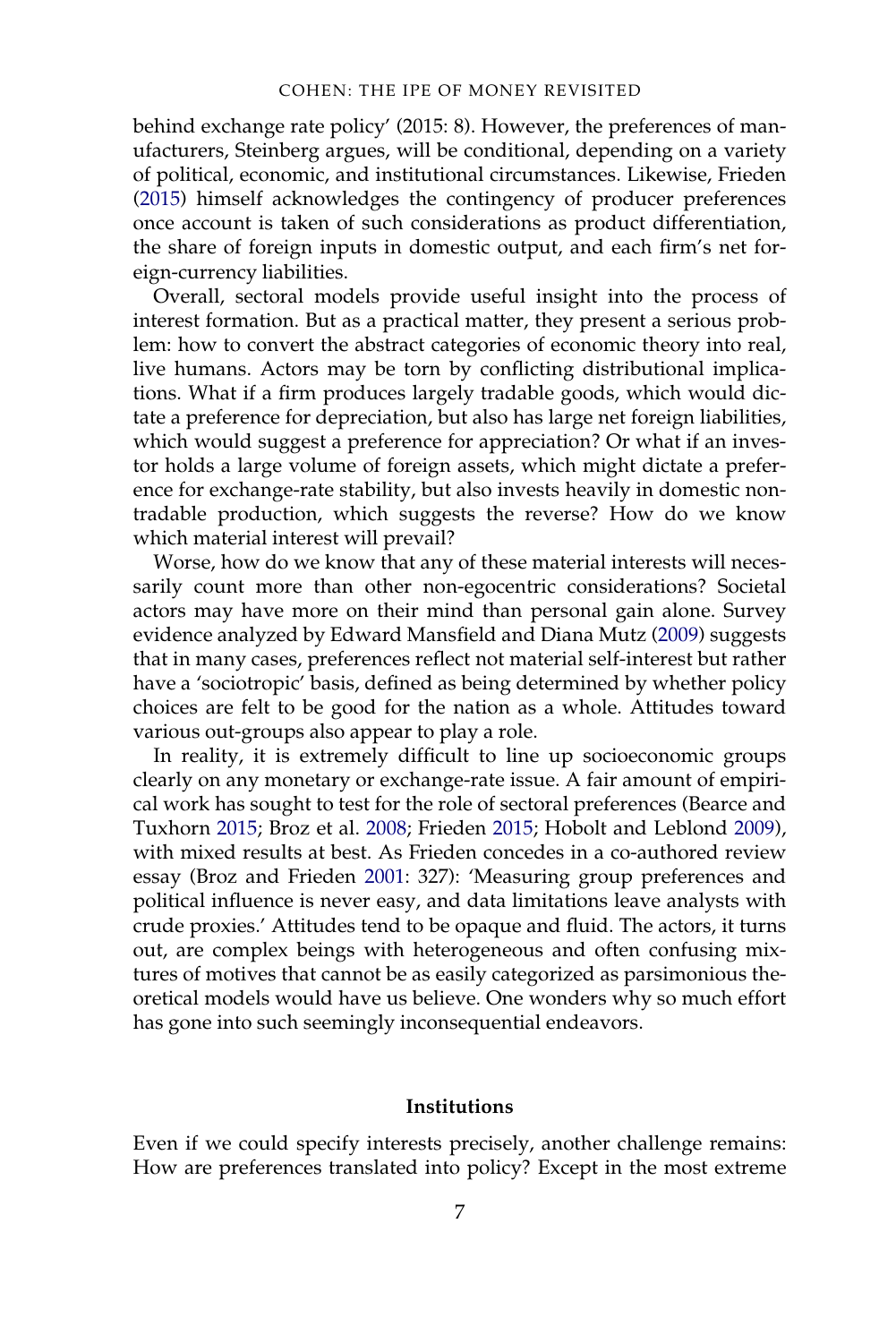pluralist model, the path to policy is no simple matter. As Frieden [\(1991](#page-22-2): 450) cautioned from the outset, analyses of preferences 'have to do with the interests in play, not necessarily with the outcome of political conflict among them'. Much depends on how interests are aggregated and mediated through domestic political institutions – the second stage of the OEP paradigm. Much effort has gone into this issue, too, with only modestly better results.

For some scholars, such as Beth Simmons ([1994\)](#page-23-4) or David Bearce [\(2003](#page-20-2)), the place to look is in the structure of political parties, which might be thought to mobilize group preferences in reasonably consistent fashion. Rightist parties, for instance, historically have been more closely tied to big internationally oriented interests and so might naturally be expected to favor exchange-rate stability over monetary autonomy; whereas the reverse might be characteristic of leftist parties, which are traditionally allied more with labor groups that may bear the brunt of adjusting the domestic economy to external conditions. But here too there is a problem of translating theory into practice. Most political parties have multiple policy objectives, blurring classic right–left distinctions, and few elections are fought on monetary issues alone. As a result, partisan preferences are often quite contrary to what an exclusively classbased model might predict. Hence here too, not surprisingly, empirical research has tended to produce mixed results (Broz and Frieden [2001](#page-21-7): 328–329).

Somewhat more successful are studies that look at the political regime itself – specifically, whether governments are democratic or authoritarian. Here, there is more consistency in the empirical evidence, suggesting a reasonably strong correlation between political regime type and monetary choices. Such scholars as David Leblang [\(1999](#page-23-5)), Lawrence Broz [\(2003](#page-21-8)), and David Bearce and Mark Hallerberg [\(2011](#page-20-3)) all find evidence that democracies are significantly less likely to adopt a fixed exchange rate than are non-democratic systems. Confusingly, though, their explanations differ. For Leblang [\(1999](#page-23-5)), the reason lies in the paucity of domestic opposition in autocracies. Authoritarian governments are more likely to peg because they are more insulated from domestic audiences and thus bear lower political costs for allowing the domestic economy to adjust to the exchange rate. For Broz ([2003\)](#page-21-8), the reason lies in the opacity of the policy-making process in autocracies. The transparency of a peg substitutes for political system transparency. And for Bearce and Hallerberg [\(2011](#page-20-3)), the reason lies in the absence of voting in autocracies. In democracies, electoral pressures can be expected to push the government in the direction of a more flexible exchange rate, since the median voter is likely to be a domestically oriented producer with a bias in favor of monetary autonomy.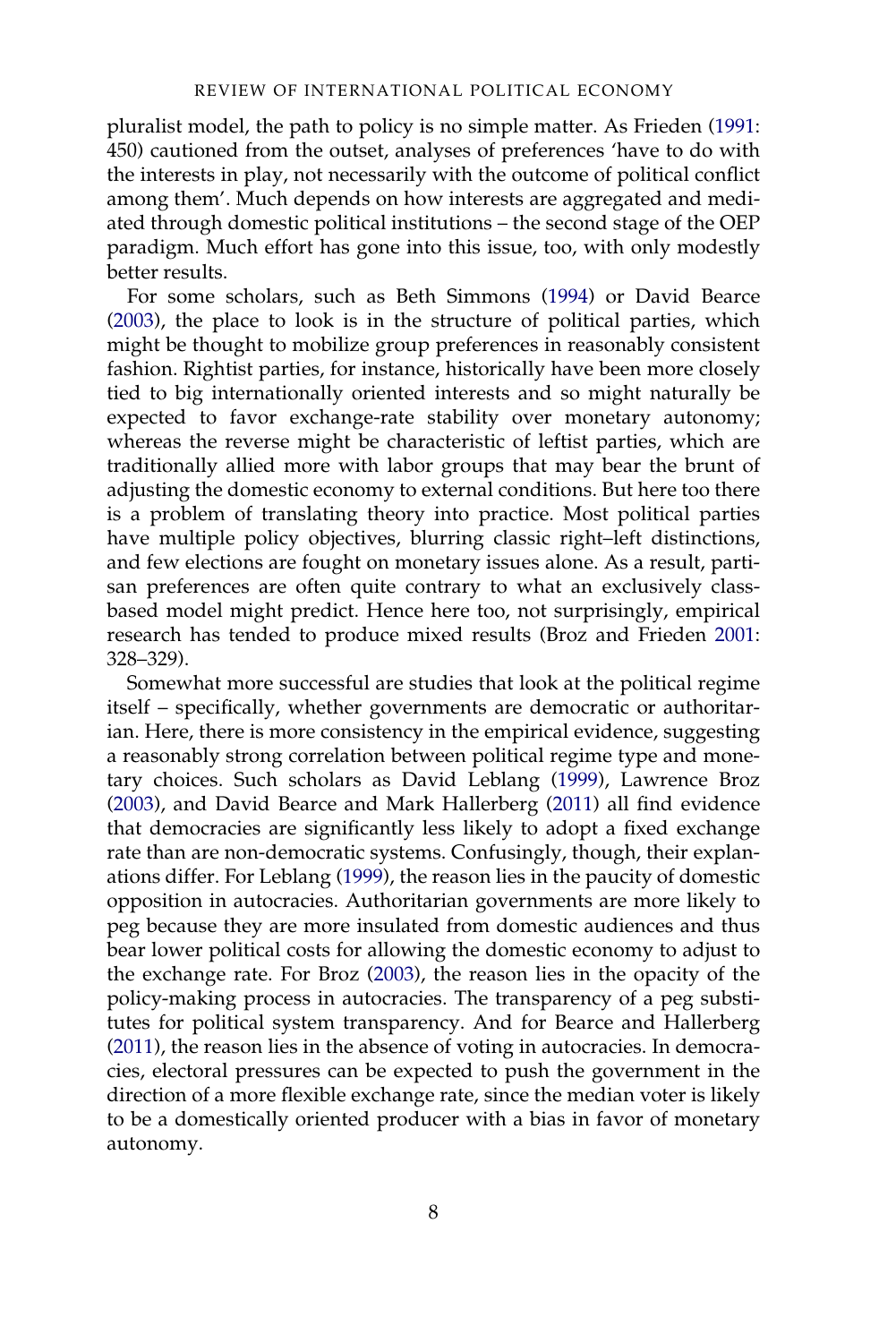Despite these differences, the empirical finding seems robust – indeed, perhaps the most consistent result in all of the extensive literature on the domestic politics of monetary relations. But it is also a rather crude observation, given how much variation there is among both democracies and autocracies. Can the result be refined any further?

Some scholars have tried. David Steinberg and Krishan Malhotra [\(2014](#page-24-3)), for instance, see value in distinguishing between three different kinds of authoritarian regime – civilian dictatorships, monarchies, and military regimes. They do not dispute the view that authoritarian regimes in general are more inclined to peg. However, drawing on selectorate theory, which focuses on the size of the population that is able to determine a government's leadership, they argue that some autocracies are more likely to maintain a fixed exchange rate than others. Their evidence suggests that among authoritarian governments, military and monarchic dictatorships are more likely to peg, since such regimes tend to have smaller selectorates. By contrast, fixed exchange rates are less likely in civilian dictatorships, where selectorates are larger. Interestingly, as Steinberg and Malhotra point out, this makes civilian dictatorships more like democracies, which also have larger selectorates.

Along similar lines, William Bernhard and David Leblang [\(1999](#page-20-4)) have highlighted a key distinction between two types of democratic systems – single-party majoritarian electoral systems, which are essentially winnertake-all, and proportional representation systems, where bargaining among parties determines the composition of a government. Electoral stakes are higher in majoritarian systems than in proportional representation systems, since in the latter a party may lose votes in an election but still retain the possibility of participating in a coalition government. Politicians in a majoritarian system, therefore, might be expected to have a stronger preference for domestic policy autonomy, to preserve the option of using monetary policy to influence an election's outcome. The constraint of a fixed exchange rate will impose lower electoral costs in a proportional representation system.

All this assumes, however, that monetary policy is under the thumb of the elected government. But what if the central bank is formally independent of political control? There was a time when it might have seemed counter-intuitive to suppose that politicians would willingly abandon their grip on such a powerful tool of economic management. Yet in practice, many governments have done so, primarily in order to enhance the credibility of monetary policy commitments. As William Bernhard et al. [\(2003](#page-20-5)) suggest in their introduction to an influential collection of essays, central bank independence (CBI) and a pegged exchange rate can be regarded as substitutes for one another – alternative forms of monetary commitment. Hence, the two options should be analyzed as a joint policy choice in which governments simultaneously weigh the costs and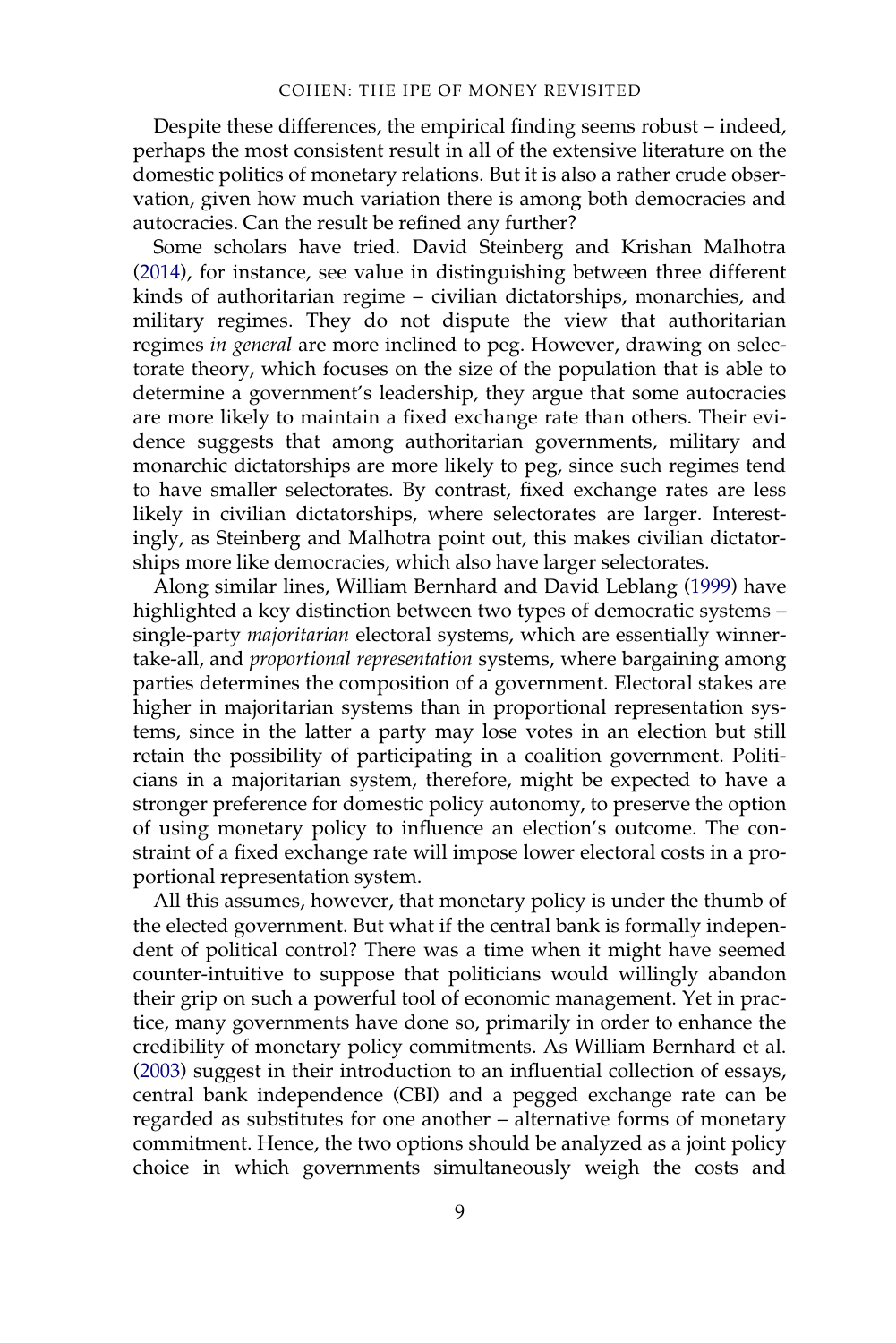benefits of both institutional arrangements. Later analysis by Bearce [\(2008](#page-20-6)) appears to confirm that most mature economies treat CBI and a currency peg more as substitutes than as complements.

Studies like these demonstrate that there may well be room for greater refinement of our understanding of the role of domestic institutions in such matters. But here too, as in the analysis of interests, it is evident that no simple parsimonious results can ever be expected. Institutions too tend to be opaque and fluid, with effects that cannot be easily categorized. Hence, here too one may wonder whether all these efforts represent the wisest investment of intellectual capital.

#### INTERNATIONAL POLITICS

What about *international* politics? This brings us to OEP's third stage, where comparative political economy is supposed to give way to more strictly international analysis. In principle, this stage of the paradigm is no less salient than the first two. Certainly, the questions are as fundamental. How are monetary relations structured, how do states manage the externalities inherent in the balance of payments, and what can be done to improve overall governance of the monetary system? Yet, by comparison with the abundance of attention paid to domestic interests and institutions, questions like these now attract far less formal study. In practice, OEP's third stage is the mainstream's sad little orphan – unclaimed and relatively neglected.

As indicated, that was not always true. In the early years of modern IPE, much more emphasis was placed on structural analysis. But that focus has tended over time to dim, as mainstream scholarship has turned more and more to the domestic politics of money. The trend is particularly evident in the leading journals, where the most prestigious work is very much in the 'inside–out' tradition. Today, like the late American comedian Rodney Dangerfield, systemic considerations just 'don't get no respect'.

That does not mean that interest in the overarching global system has wholly disappeared. The pendulum has not swung that far. But it does mean that structural analysis has tended to become less ambitious than was once the case. The international politics of money today is pursued most often in a more narrowly drawn selective fashion, deconstructing the system into more easily managed research topics. The global structure is unbundled and addressed on a piecemeal basis. Many issues are studied – everything from reserve management or capital controls to regional monetary integration and the role of international organizations. Impressive books have been produced by some of the most familiar names in the field, including Rawi Abdelal ([2007\)](#page-20-7), Jeffrey Chwieroth [\(2010](#page-21-9)), Daniel Drezner ([2014\)](#page-21-10), Eric Helleiner [\(2014](#page-22-7)), Jonathan Kirshner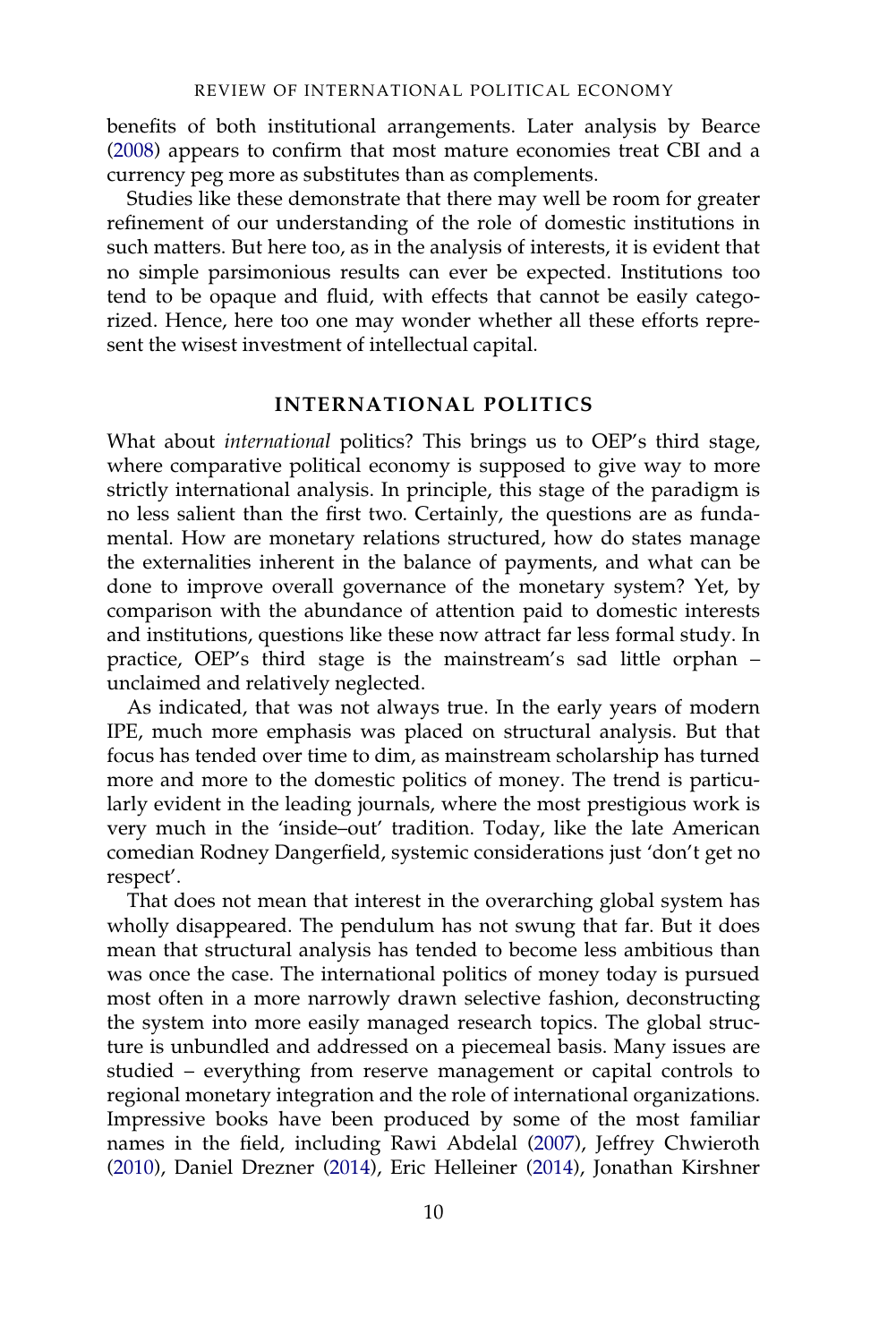[\(2003](#page-22-8)), and Layna Mosley [\(2003](#page-23-6)). For the most part, however, connections between issue areas tend to be disregarded and holistic approaches are rare. The result is a body of scholarship that is fragmented and uneven, lacking any kind of common vision.

Representative are three issues that have stood out in the recent literature: collective action, monetary power, and currency internationalization.

#### Collective action

The fundamental challenge of international monetary politics is to achieve and maintain some degree of consistency among the competing priorities of nearly 200 sovereign states. Given the externalities that are integral to the payments adjustment process, the risk of serious divergences is ever present. In the absence of a formal world government, some form of collective action would seem called for to avert the threat of policy conflict or worse. A proper issue for scholars is to illuminate how collective governance could work in monetary affairs and what might be done to ensure its effectiveness.

Earliest discussions naturally looked to the possibility of overt policy coordination by major governments and central banks. But that is easier said than done. Why? Perhaps the best explanation was offered by Michael Webb [\(1991\)](#page-24-4), pointing to financial globalization. In the first decades after World War II, monetary cooperation was a relatively uncomplicated affair limited essentially to coordination of payments financing. The idea was manage imbalances caused by inconsistent national macroeconomic policies. But with the resurrection of global finance, that was no longer enough. Now collective action would have to shift to coordination of monetary and fiscal policies themselves, which is inherently more difficult to achieve. The risk that politicians might renege on policy commitments that over time prove to be inconvenient – the so-called 'timeinconsistency' problem – was ever present.

Could the time-inconsistency problem be contained? The perennial challenge has attracted much attention in the recent literature, but little agreement. For some scholars, a practical solution might lie in legalization of commitments, defined as a form of institutionalization binding states to formal rules subject to procedures of international law (Goldstein et al. [2001\)](#page-22-9). Beth Simmons [\(2001](#page-23-7)), for instance, shows how legalization in international monetary relations can help governments make credible policy commitments to market actors. For others, a possibility might lie in delegation, granting authority to less politicized public agencies for implementation of commitments. A prime example is provided by David Andrew Singer ([2007\)](#page-24-5), who explores the role of regulators in the banking, securities, and insurance industries – all ostensibly autonomous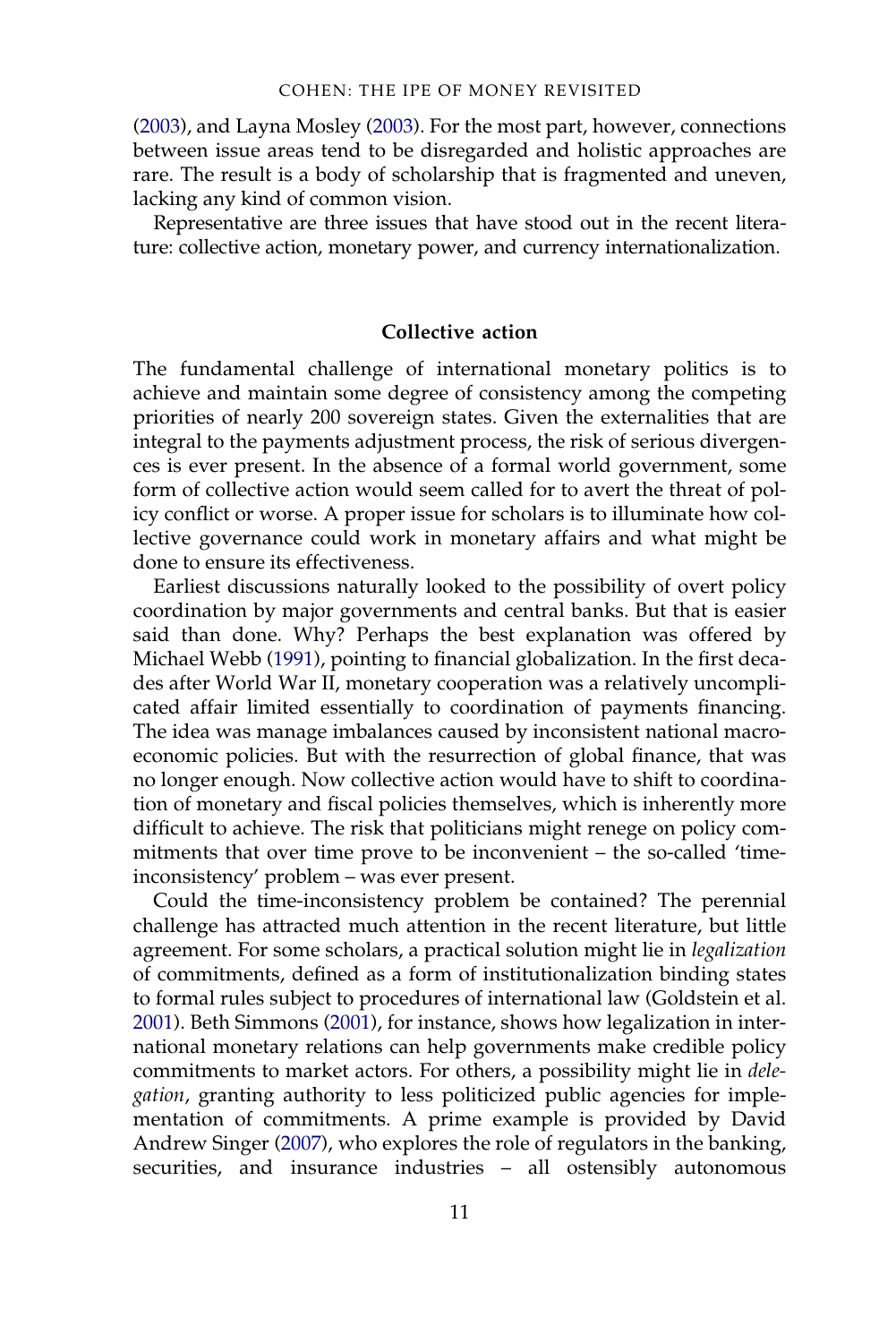members of the governing establishment. Experience, he notes, is variegated. Though sometimes motivated by genuine systemic concerns, financial regulators are often subject to threats of political intervention that constrain their ability to effectively manage monetary relations. And yet others find inspiration in *evolution* – historical processes of learning and adaptation that have, at times, worked to resolve governance issues in the past (Andrews et al. [2002\)](#page-20-8).

But why should collective action be restricted to state actors alone? Starting around the turn of the century (Cutler et al. [1999](#page-21-11); Hall and Biersteker [2002\)](#page-22-10), attention increasingly has shifted to the role of the private sector in financial and monetary governance. In some cases, market actors appear to operate more or less on their own to set the rules in specific issue areas. Prominently, these include US bond-rating agencies which, with their power to establish who may be considered creditworthy, have in the opinion of Timothy Sinclair [\(2005](#page-23-8)) effectively become the 'new masters of capital'. More often, market actors and other elements of civil society are incorporated into more complex arrangements together with representatives of the public sector, as explored in a number of recent studies (Abbott et al. [2015](#page-20-9); Büthe and Mattli [2011;](#page-21-12) Mattli and Woods [2009](#page-23-9)).

To date, however, no coherent picture emerges to resolve the fundamental challenge of monetary governance. In a decentralized system of world politics, where territorial states cling to as much of their traditional sovereignty as possible, incoherence may be unavoidable. But the piecemeal approach of the formal literature surely does not help.

#### Monetary power

Curiously, until recently mainstream scholarship had little to say about the role of power in international monetary politics. This is certainly striking given how much emphasis was placed on such considerations in earlier structural analyses. For instance, Charles Kindleberger's [\(1973](#page-22-0)) masterful statement of what became known as the theory of hegemonic stability was largely about money and power. But then a hiatus set in that lasted more than two decades, perhaps because of the widespread perception at the time that the geopolitical dominance of the United States seemed to be fast fading into history. Seemingly, there was no longer a hegemon to talk about. Monetary power, in the words of Jonathan Kirshner [\(1995](#page-22-11): 3) became 'a neglected area of study'.

Interest in power revived, however, with the appearance of Kirshner's seminal Currency and Coercion (Kirshner [1995\)](#page-22-11), which reminded us that power matters even if it is not concentrated in a single dominant actor. And Kirshner's seminal book in turn triggered an influential collection of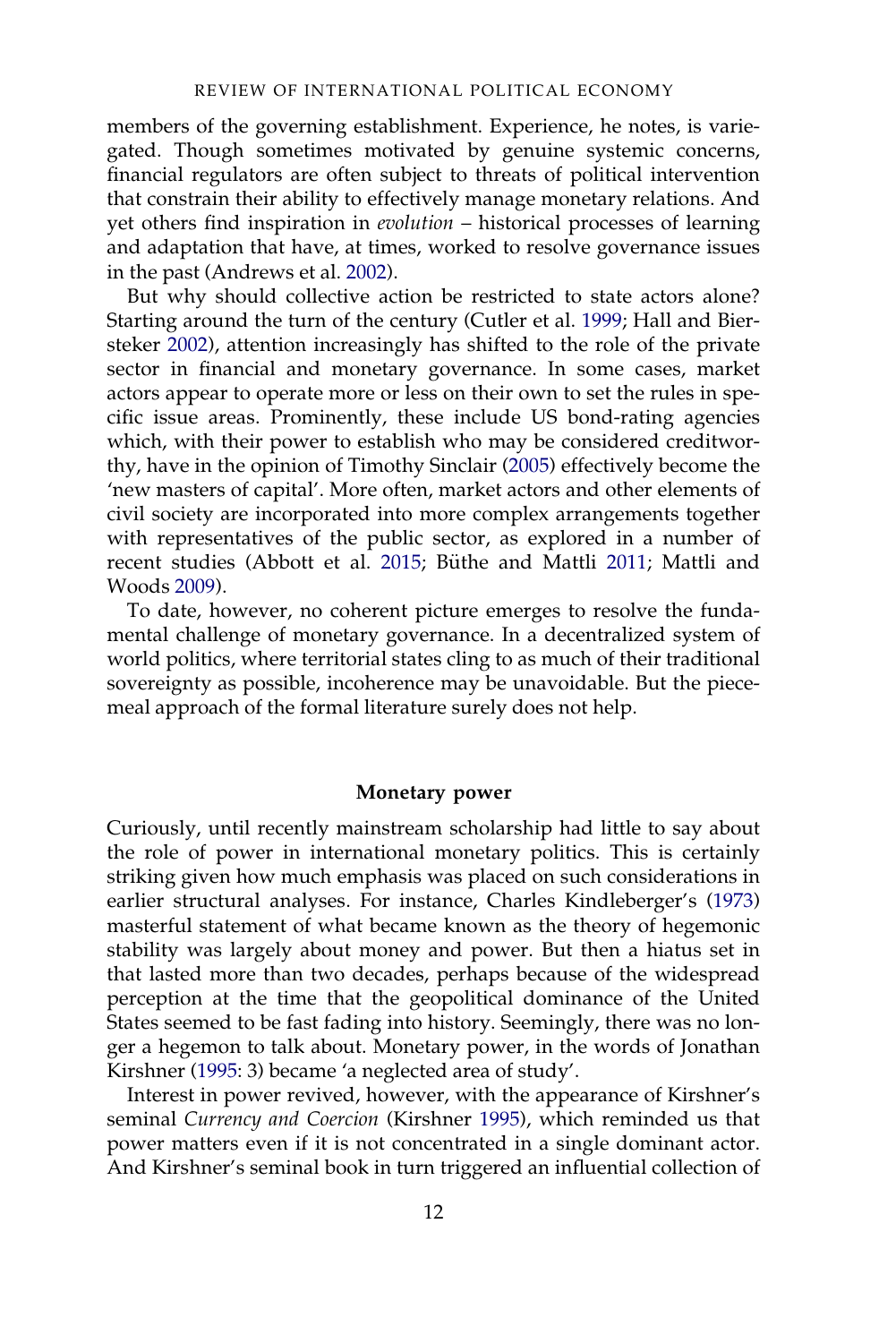essays edited by David Andrews [\(2006](#page-20-10)), which emphasized the critical distinction between monetary power as a theoretical concept, focusing on its meaning and sources, and money as an instrument of statecraft, concerned with the deliberate exploitation of monetary relations to influence others. These two sources together have become the fountainhead for subsequent research on monetary power.

In the Andrews volume, exploring monetary power as a theoretical concept, I located the principal sources of monetary power – its macrofoundations – in the ability to minimize costs of payments adjustment (Cohen [2006\)](#page-21-13). Monetary power, I argued, has two 'hands', a power to delay adjustment costs and a power to deflect adjustment costs, each with its own distinct roots in a country's financial or structural attributes. This dual approach has caught on in discussions of international monetary politics and is being increasingly applied in analysis (e.g. Hardie and Maxfield [2016;](#page-22-12) Otero-Iglesias [2014](#page-23-10); Vermeiren [2014\)](#page-24-6).

Kirshner's book, by contrast, was mostly about monetary statecraft, which he argued could take any one of three forms: currency manipulation, enforcement of monetary dependence, or systemic disruption. Some sources have questioned the underlying logic of Kirshner's framework, suggesting that his three forms of statecraft are neither mutually exclusive nor, in analytical terms, fully comparable (Andrews [1996\)](#page-20-11). Nonetheless, this approach too has caught on, with subsequent work seeking to build on Kirshner's insights to explore the purposive use of monetary power in greater depth. Illustrative is a recent paper by Leslie Armijo and Saori Katada ([2015\)](#page-20-12) on the financial statecraft of emerging economies. Relevant strategies, they suggest, can be sorted in terms of three dichotomies: defensive or offensive, bilateral or systemic, and financial (involving credit and investment flows) or monetary (involving exchange rates and currency). Depending on circumstances, different countries can be expected to combine these elements in different ways in pursuit of national policy objectives.

#### Currency internationalization

Considerations of monetary power, in turn, have naturally led as well to a renewed interest in international currencies – national monies that come to play international roles. For an earlier generation of scholars (Cohen [1977](#page-21-1); Strange [1971b\)](#page-24-0), writing decades ago, currency internationalization clearly connoted a measure of power. Strange [\(1971a](#page-24-7)) even sought to develop a formal taxonomy of different types of international currency, each with its own implications for monetary politics. Today, it is understood that an international currency increases a country's power to delay adjustment costs, since foreign deficits can be financed with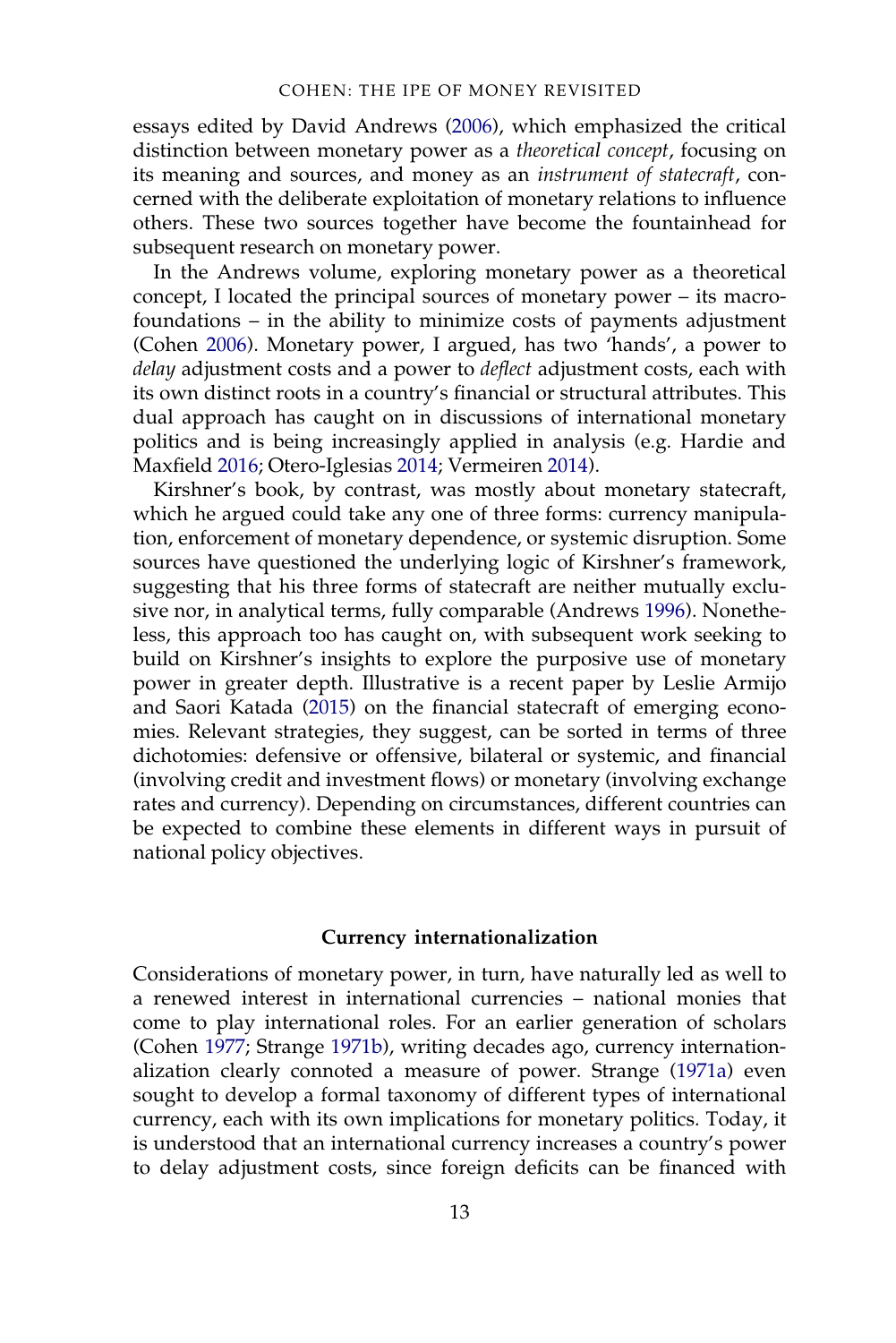one's own domestic currency – a benefit that is often referred to as the issuer's 'exorbitant privilege'.

But then here too there was an extended hiatus until the 1990s, when preparations for the birth of Europe's new euro stimulated a return to the subject. For the first time, the global dominance of the US dollar seemed seriously threatened – and with it, US power. More and more, it became clear that currency internationalization has a geopolitical dimension. Since the start of the new millennium, prospects for the greenback, euro, and most recently China's renminbi have been hotly debated (Cohen [2011](#page-21-14); Eichengreen and Kawai [2015](#page-21-15); Helleiner and Kirshner [2009\)](#page-22-13).

In a book published in 1998 (Cohen [1998](#page-21-16)), I stressed the rising level of overt competition among currencies – another consequence of financial globalization. The erosion of barriers to money flows had effectively 'deterritorialized' currency. Market actors were now freer to make choices about what moneys to use for domestic or international transactions, significantly altering the distribution of authority in monetary affairs both between governments and between the public and private sectors. Building on Strange's taxonomy, I also introduced the image of a Currency Pyramid to more fully represent the hierarchy of currencies around the world. A new vision of monetary geography was needed, I contended, in order to more fully comprehend the changes occurring in international monetary politics. Subsequently, I explored in detail the mutually endogenous relationship between currency internationalization and state power (Cohen [2015\)](#page-21-17). An international currency, it turns out, is a double-edged sword, either augmenting or compromising a government's authority depending on the uses to which it is put.

Others have taken up selected dimensions of the topic. Some focus on the ways in which politics can influence a money's international standing. Helleiner [\(2008](#page-22-14)), for instance, sees two channels of influence – one operating indirectly through impacts on the key economic determinants of internationalization; the other operating more directly through deliberate government initiatives to promote use. Another notable example is an insightful paper by Kathleen McNamara ([2008\)](#page-23-11) stressing the interaction of material factors and the role of ideas in determining a money's international standing. Other commentaries are more concerned with the reverse: how a money's standing can affect a government's ability to project power. A good example is provided by Paul Viotti ([2014\)](#page-24-8), who describes an international currency as the 'monetary component of hard power'. Others who have written along similar lines include Carla Norrloff [\(2010](#page-23-12)), Jonathan Kirshner [\(2014](#page-22-15)), and Thomas Oatley [\(2015](#page-23-13)). From all these contributions, much insight has been gained, but here too the literature remains fragmented and uneven.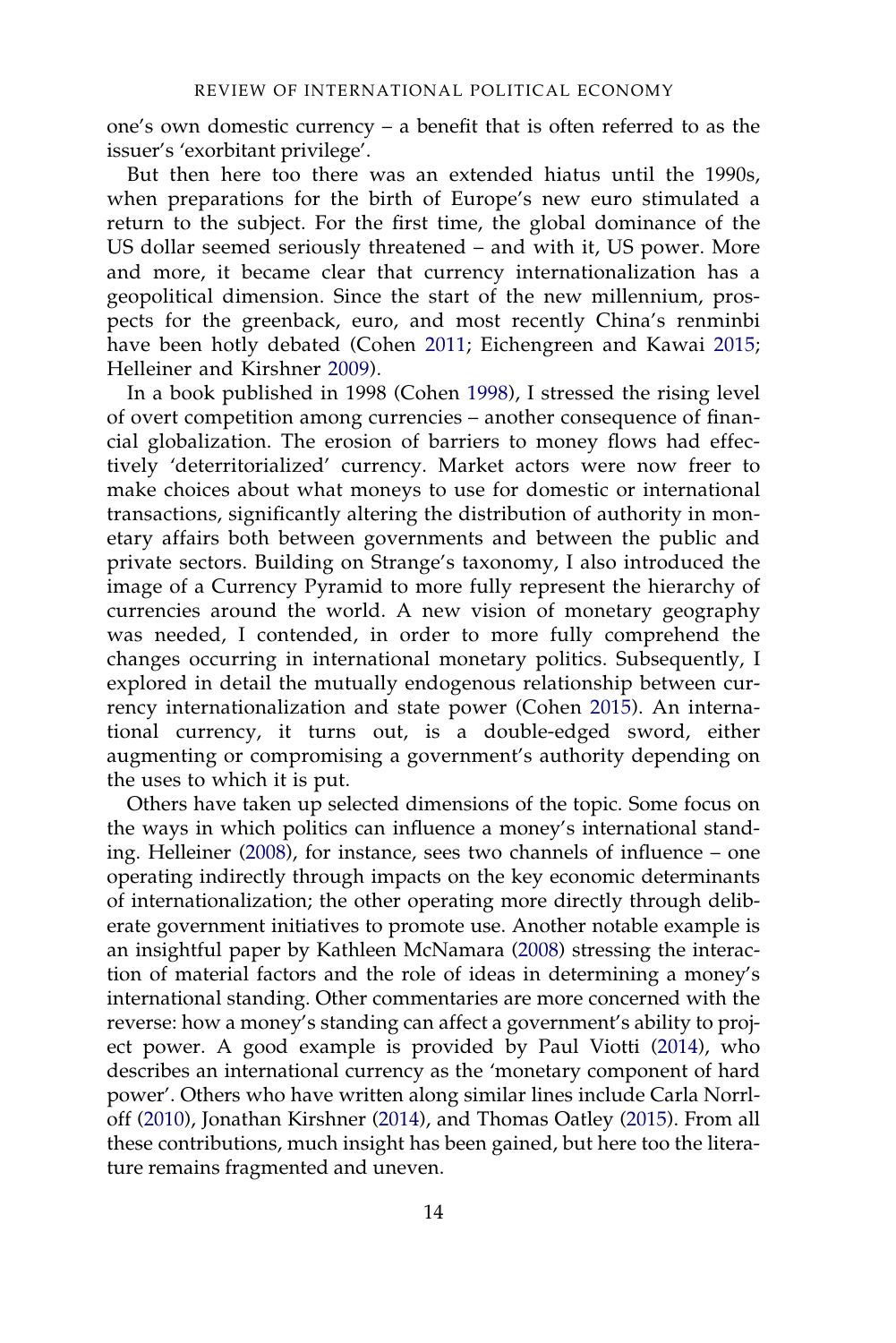#### CRITICAL APPROACHES

The OEP paradigm can be credited for providing a handy framework for work at both the domestic and international levels of analysis (even if the international level is relatively neglected). But the approach can also be faulted for its relatively narrow focus on actor behavior set within a broader structure whose attributes, typically, are assumed to be given and relatively stable. Even scattered studies at OEP's third stage, unbundling international monetary politics, largely avoid thinking about the system as a whole. The time horizon for research tends to be relatively short, and the sovereign state occupies center stage as the principal unit of analysis. Larger issues of system governance or long-term systemic transformation are effectively swept under the rug.

In none of these respects, of course, is monetary scholarship an anomaly. Quite the contrary, in fact. As indicated, the swing of the pendulum in the study of money is part and parcel of much wider trends in the field of IPE – particularly in the pre-eminent version of the field that I call the 'American school' of IPE. Over the last decade, since two interventions of my own (Cohen [2007,](#page-21-18) [2008](#page-21-19)), a global conversation has been triggered over the proper nature and direction of the discipline (Blyth [2009;](#page-20-13) Leander [2015](#page-23-14); Phillips and Weaver [2011](#page-23-15)); and broad surveys of IPE scholarship have heightened awareness of the remarkable diversity of the field (Cohen [2014;](#page-21-20) Paquin [2016\)](#page-23-16). Yet, in the mainstream literature, the narrow focus of the OEP paradigm has sustained its stultifying grip. As Robert Keohane has written, 'The "new IPE", as embodied in the open economy politics approach… is remarkably reluctant to focus on major changes taking place in world politics… . I would urge scholars now active in the IPE field to spend more of their time pondering the big questions about change' (Keohane [2009:](#page-22-16) 34, 42).

Among mainstream scholars, to date, Keohane's advice has largely fallen on deaf ears. But that is not true everywhere. Beyond the American school, among theorists of a more 'critical' persuasion – often labeled 'heterodox' or 'radical' – the admonition could not be more welcome. Critical theorists include not only those that I have labeled the 'British school' but also many of the other clusters of IPE scholars that can be found around the world (Cohen [2014](#page-21-20); Paquin [2016](#page-23-16)). Critical theorists reject the tendency to unbundle international monetary politics into neatly separable topics for research. For them, priority must be given to bigger questions having to do with the evolution of the system as a whole, understood in terms of vast and complex social structures. The core 'problematique' is systemic transformation. The time horizon is epochal and the state is treated as just one actor among many with an influential role to play.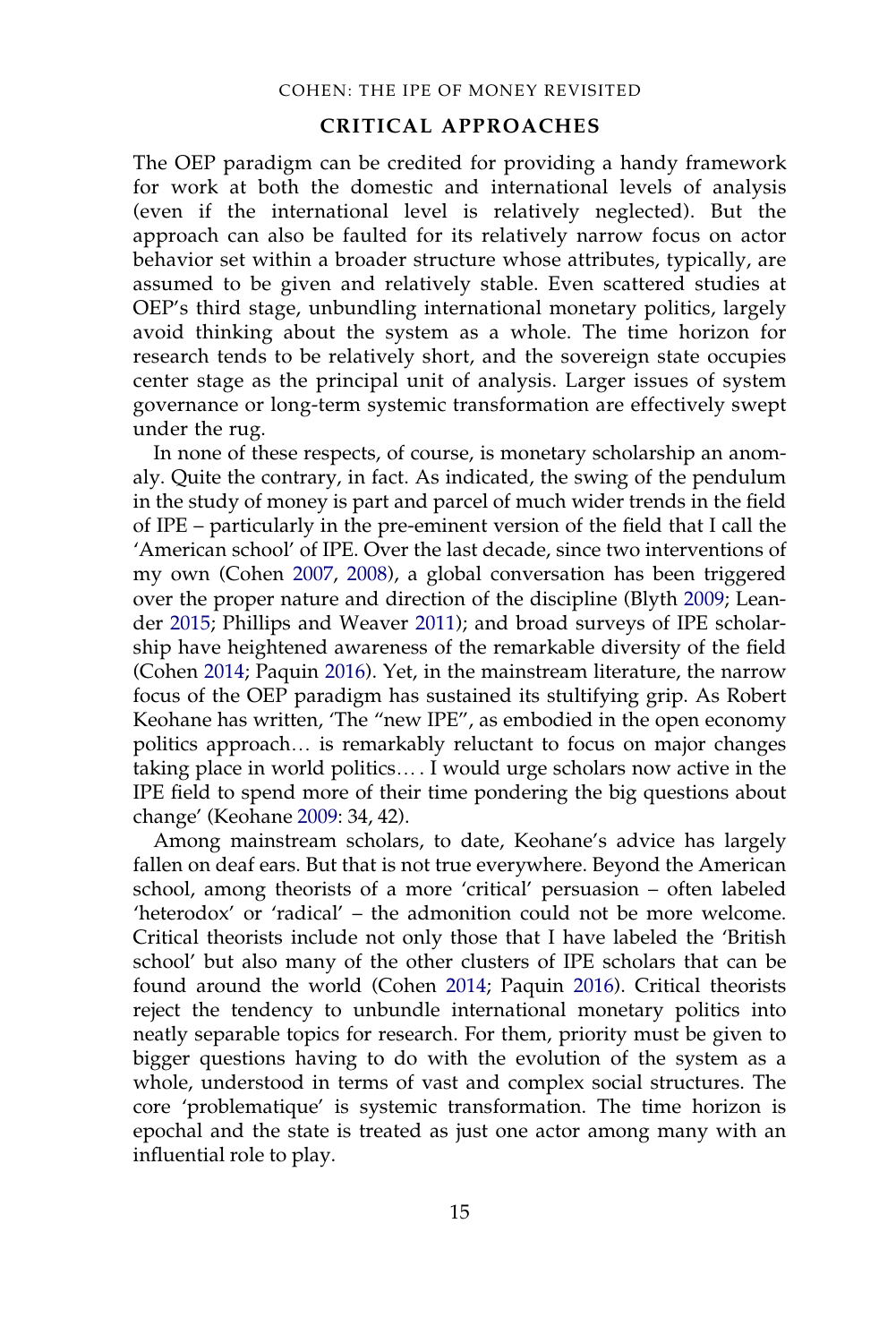The roots of critical approaches to the study of money go far back. The model was set by Susan Strange in a series of memorable volumes (Strange [1986](#page-24-9), [1994](#page-24-10), [1998](#page-24-11)) before her untimely death in 1998. For Strange, history was being fundamentally rewritten by the resurrection of global finance. Governments were not just facing a more difficult trade-off. They were being completely neutered, losing every last shred of their traditional monetary authority. As early as the mid-1980s, she was already expressing concern about 'an international financial system in which the gamblers in the casino have got out of hand, almost beyond, it sometimes seems, the control of governments' (Strange [1986](#page-24-9): 21). A decade later, she was convinced that the casino had gone crazy. 'The financial markets', she declared, have 'run beyond the control of state and international authorities' (Strange [1998:](#page-24-11) 1).

Numerous variations have followed from others, emphasizing two themes above all – power and crisis. For critical theorists, the distribution of power in the global system and the risks and consequences of systemic crisis are the central questions for monetary analysis in IPE.

First, who is in charge? Heterodox theorists have no doubt that power matters in monetary relations – but not in the instrumental sense emphasized by Kirshner and other mainstream scholars. In critical analysis, power is understood more in the 'structural' sense suggested by Strange: 'the power to shape and determine the structures of the global political economy… . the power to decide how things will be done, the power to shape frameworks within which [actors] relate to each other' (Strange [1994:](#page-24-10) 24–25). In other words, power is the capacity to set the agenda that defines the choices available to others. Earlier work tended to look for a single source of emerging structural power in the monetary system, variously locating authority in 'American empire' (Panitch and Konings [2008\)](#page-23-17), private financial institutions (Germain [1997](#page-22-17)), or even more vaguely, 'global capital' (Gill and Law [1989](#page-22-18)). But with the passage of time, it has come to be recognized that structural power is undoubtedly more complex and dispersed than previously thought – 'transnational pluralism', in Philip Cerny's [\(2010](#page-21-21)) catchy phrase. Fresh insights have been provided by, inter alia, Helleiner ([2006\)](#page-22-19), Paul Langley ([2009\)](#page-23-18), and a recent collection of essays from the likes of Craig Murphy, Diana Tussie, Herman Schwartz, and Ronen Palan (Germain [2016\)](#page-22-20). By no means, however, have opportunities for research on the continuing reconfiguration of authority in monetary affairs been fully exhausted.

Second, is the system in crisis? For many critical scholars, the GFC confirmed what they had believed all along – namely, that the global system was highly vulnerable and bound, sooner or later, to crash (Nesvetailova [2007\)](#page-23-19). Strange, they feel, was right – casino capitalism had indeed gone mad. Sanity could not be restored without a fundamental transformation of monetary institutions. Admittedly, not everyone agrees. Informed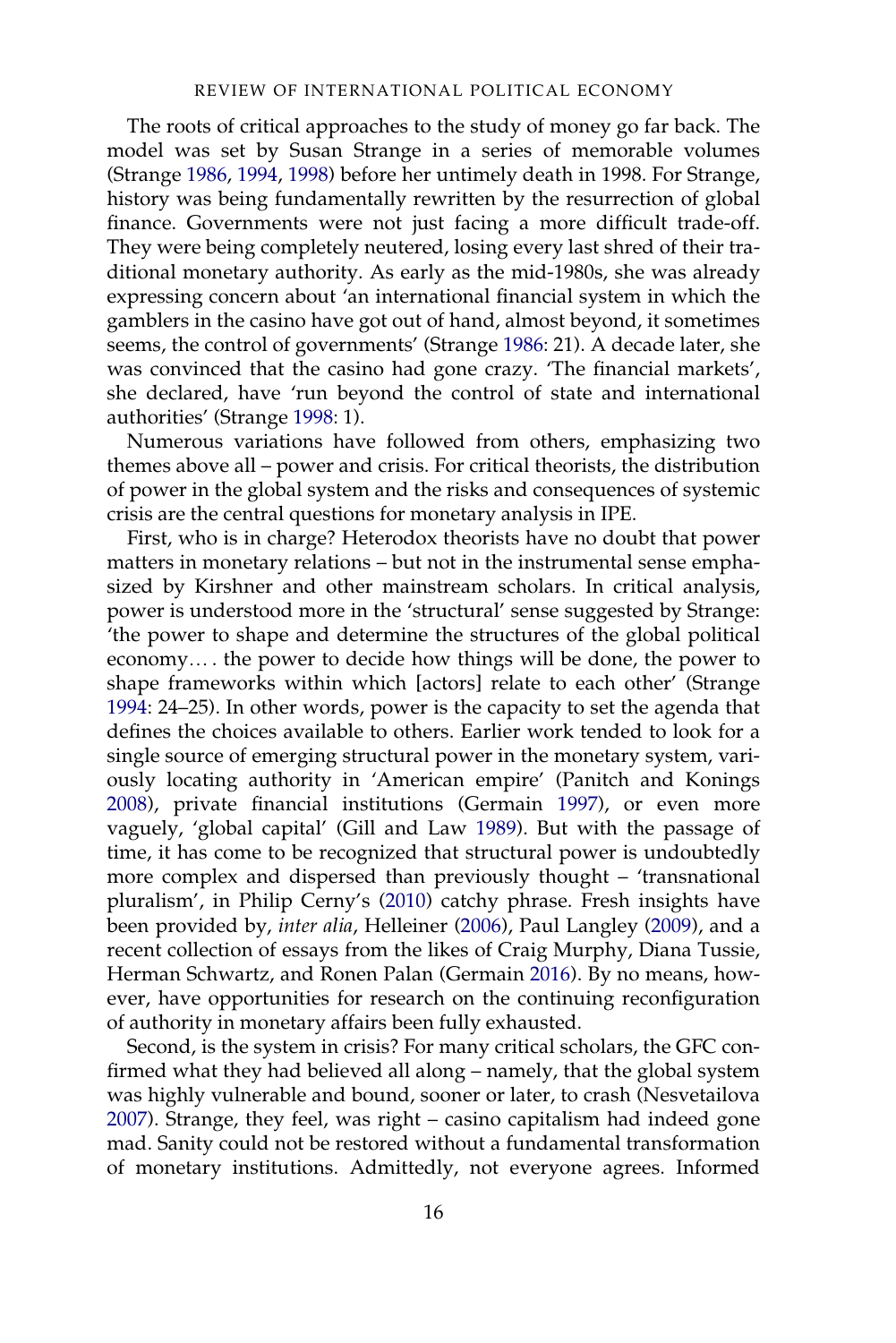observers have noted how, in practical terms, not all that much has actually changed as a result of the worldwide meltdown in 2008. In Helleiner's words: 'The crisis turned out to be much more of a status quo event … than a transformative one' (Helleiner [2014:](#page-22-7) xvii). But that does not stop commentators of a more critical persuasion from thinking seriously about what one calls the 'spectre of capitalist crisis' (Gamble [2009\)](#page-22-21). Representative is an innovative analysis of global financial governance by Langley [\(2014](#page-23-20)), relying heavily on insights from cultural economy. Also noteworthy are two recent collections of essays by younger scholars with new perspectives to offer (Cafruny and Schwartz [2012](#page-21-22); New Political Economy [2015\)](#page-23-21).

The question is: How much do these discussions of power and crisis connect with more conventional American-style research? The answer, sadly, is: Hardly at all. Little work of a critical persuasion is cited in the mainstream literature. Indeed, apart from Strange, few heterodox scholars are even known to the mainstream community. Analysts who work in the American-school tradition have little tolerance for grand theories about social transformation, which they view as excessively prone to speculation and unsubstantiated generalization. But of course communication in the opposite direction is scarcely better. To their credit, many heterodox scholars do seem to try to be at least minimally informed about trends in more orthodox scholarship, if only to know what they dislike. But little of the broad range of conventional work, with its piecemeal approach to domestic or international politics, makes an impact in substantive terms. The gap between the two styles of monetary analysis, regrettably, remains as wide today as it was when I first started writing about it a decade ago.

The result is a loss for both. Arguably, mainstream scholarship could benefit from the insights of critical research on issues of systemic change. Though the time horizon for conventional analysis may be relatively abbreviated, it is important to remember that a succession of short-term decisions can have significant longer-term consequences. There is simply no excuse, other than analytical convenience, for assuming that the broader structure of monetary relations necessarily remains stable over time. Conversely, critical scholarship could benefit from the insights of more orthodox research on the details of each stage of the OEP paradigm. It is not enough to talk about broad social transformation from one historical epoch to another. It is also important to have an appreciation of the finer details of the process of transition – how we get from Here to There. I have long maintained that each side has much to learn from the other (Cohen [2008](#page-21-19)). I still believe that.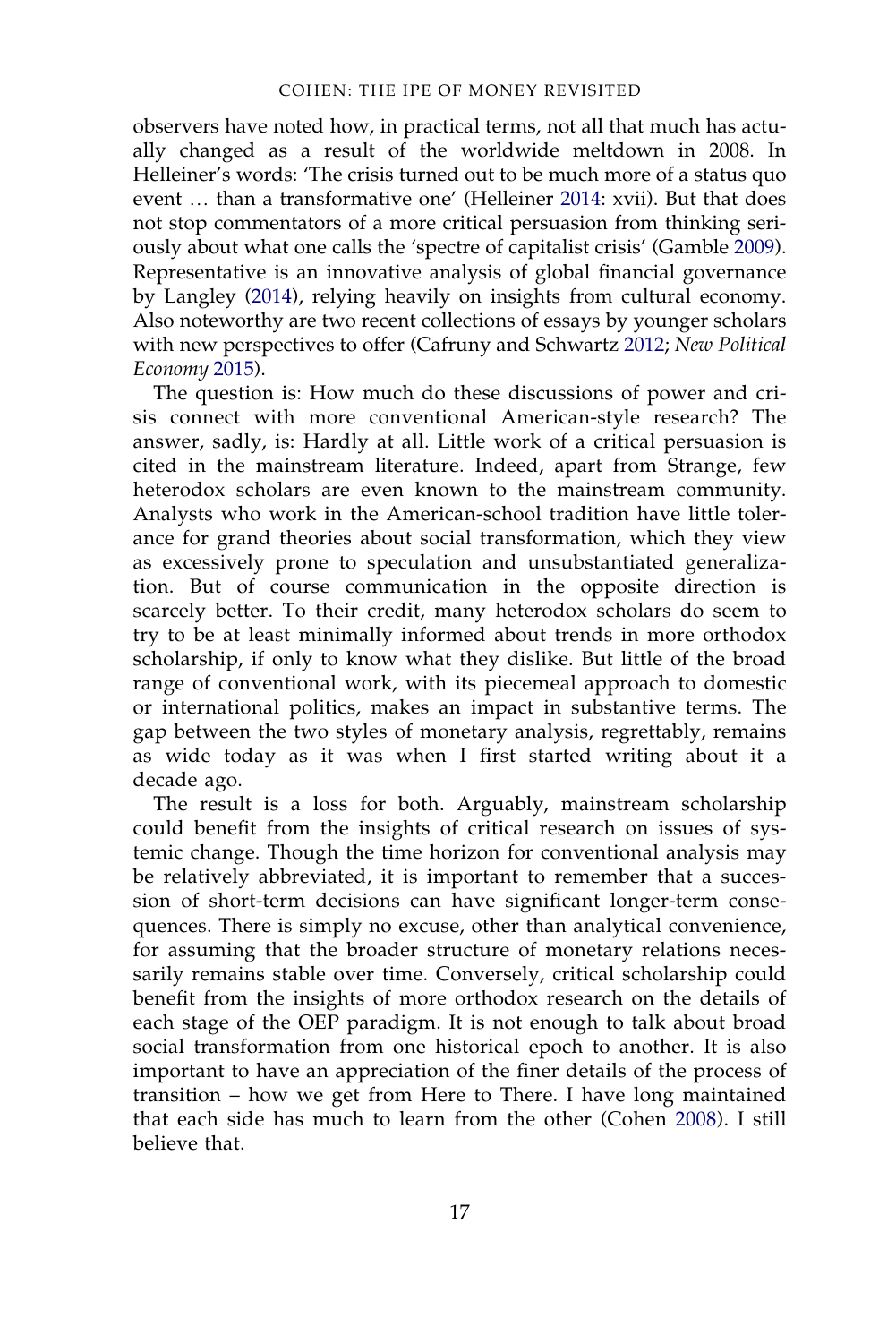#### INSULARITY

What accounts for the insularity of conventional studies of money? Why is the mainstream literature so timid about taking on larger systemic issues? Why the fascination with *puzzles* rather than *problems*? Though many causes might be cited, I would argue that above all we should blame mainstream IPE's misguided preoccupation with methodology. Put simply, too much emphasis is placed on formal scientific method at the expense of substantive content.

In a hard science model, conjectures in some form are specified, based largely on deductive reasoning, and then systematically tested for accuracy – a process known formally as 'hypthetico-deductivism'. A premium is placed on parsimonious theoretical models that pare messy reality down to its bare essentials. The style is reductionist. The aim is to uncover core relationships – 'to predict something large from something small,' as a prominent economist once put it (Johnson [1971](#page-22-22): 9). The assumption is that social phenomena are amenable to scientific explanation in essentially the same manner as are natural phenomena. Hence, the same principles of positivism and empiricism that are employed to isolate causal mechanisms in the physical sciences can be applied to the study of social relations as well. Universal truths are out there, just waiting to be discovered.

The advantages of a hard science model are many. One can hardly quarrel with its emphasis on rational, empirical inquiry. The approach is intended to avoid ambiguity and allows for precise, carefully calibrated observations. And through repeated testing of falsifiable hypotheses, it helps to promote a general cumulation of knowledge. Most prized are purely quantitative methods based on large sets of detailed statistical data – e.g. regression analysis or large-scale survey research. But respectability is accorded even to more qualitative approaches, such as structured case studies, textual analysis, or social experiments, so long as they appear to meet strict scientific standards.

But the approach also has a great disadvantage – an unfortunate tendency to shrink the horizons of scholarship. Attention is naturally diverted from the complex to the narrow by the practical requirements of empiricism. By definition, a hard science model depends on the availability of reliable data. Research, accordingly, tends to become data-driven, drawn away from issues that lack the requisite base of information. In effect, methodology plays a key role in defining what can be studied, automatically marginalizing questions that cannot be reduced to a manageable set of regressions or structured qualitative analysis. And among the most marginalized are questions about policy or the global system, which are inherently difficult to quantify. Policy studies and structural analysis are particularly resistant to a reductionist style of scholarship.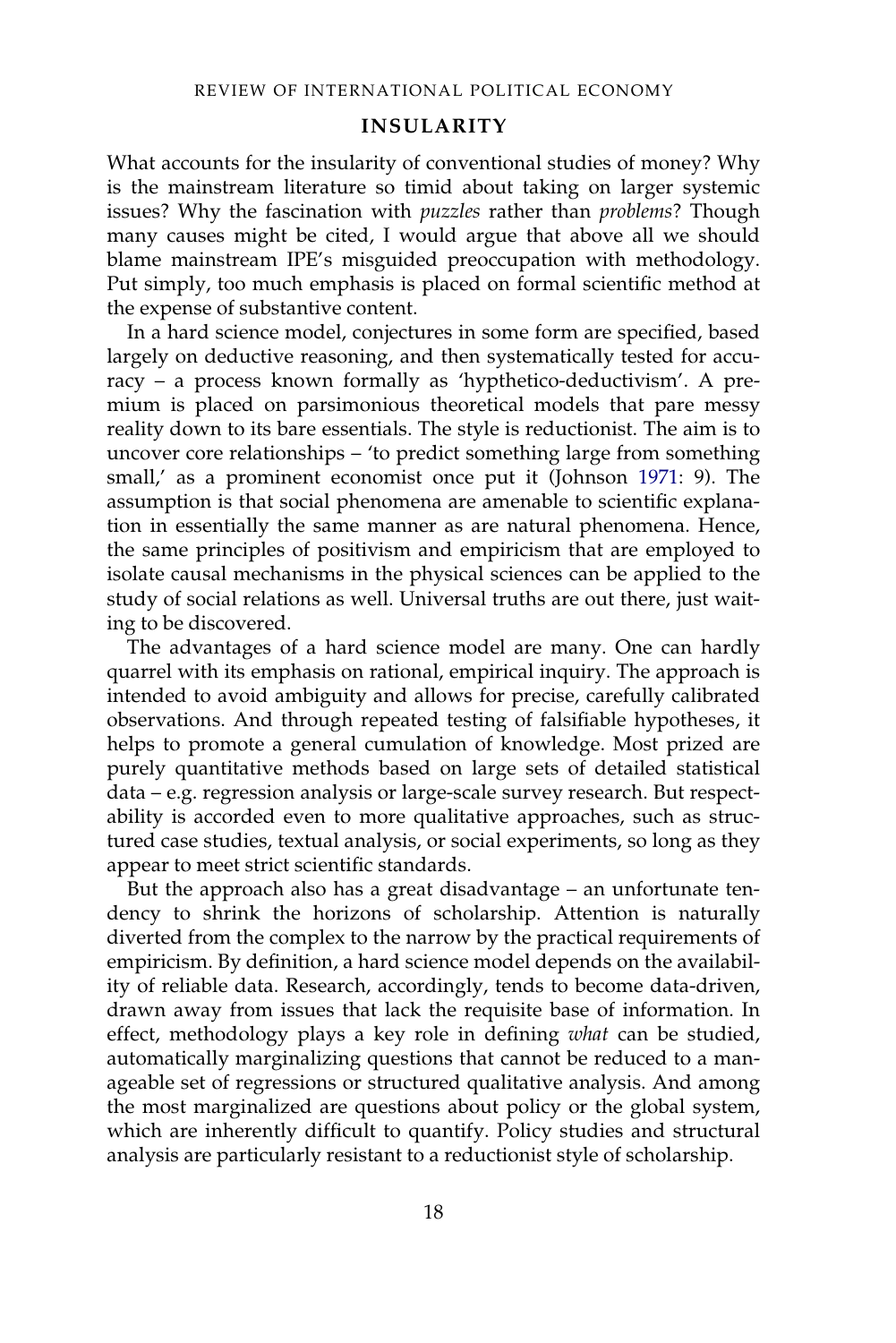The detachment of mainstream IPE, therefore, is no accident. For some, the trend represents progress – all part of the 'maturing' of the field, as David Lake [\(2006\)](#page-23-22) has put it. The more scholars limit themselves to a hard science model, the more the field approaches the respectability of 'normal' science. But that assessment seems altogether too kind, since it discounts the severe costs involved. The price of this kind of 'progress' is measured by how much gets left out. Little room remains for the study of complex policy issues or long-term systemic transformation. The swing of the pendulum in monetary studies, from the international to the domestic and from problem-solving to puzzles, is a direct reflection of the gradual 'hardening' of prevailing methodologies in mainstream scholarship.

Can the swing of the pendulum be reversed? That the epistemology of mainstream IPE may have become unduly narrow is by now widely recognized. A decade of debate has sensitized many to the limitations of the mainstream's reductionist style. Yet, resistance to a broader perspective remains strong, particularly in the United States. The case for change, therefore, bears repeating.

Reconsideration of how we do IPE does not require sacrificing rigor. But it does mean according greater respectability to work that is not so highly dependent on the demands of a highly refined methodology. Technical sophistication is by no means the only measure of professionalism. Equally valid are the thoughtful insights of studies that, like many critical approaches, are more historical or institutional or interpretive in tone. The key, it would seem, lies in what Peter Katzenstein [\(2009](#page-22-23)) calls 'analytical eclecticism' – a pragmatic research style that is willing to borrow concepts, theories, and methods from a variety of scholarly traditions, heterodox as well as orthodox, as needed. We need to reward scholarship that is driven by questions, not data.

Above all, we need to shed our reluctance to take on major issues of the day – the kind of 'big' socially important questions that, as Keohane [\(2009](#page-22-16)) notes, were once a central part of the field's agenda. How are monetary relations to be governed in a world of globalized finance? How are the interests of rising powers like China to be accommodated? Can finance play a role in coping with the challenge of climate change? Can social justice be promoted or inequality ameliorated through the monetary system? Eyes must be raised from the minutia of domestic preferences and institutions, as dictated by the OEP paradigm. The study of money must once again dare to expand its horizons.

#### ACKNOWLEDGEMENTS

This essay has benefitted from helpful comments by Joanne Gowa, Jonathan Kirshner, Eric Helleiner, Louis Pauly, Jack Seddon, and three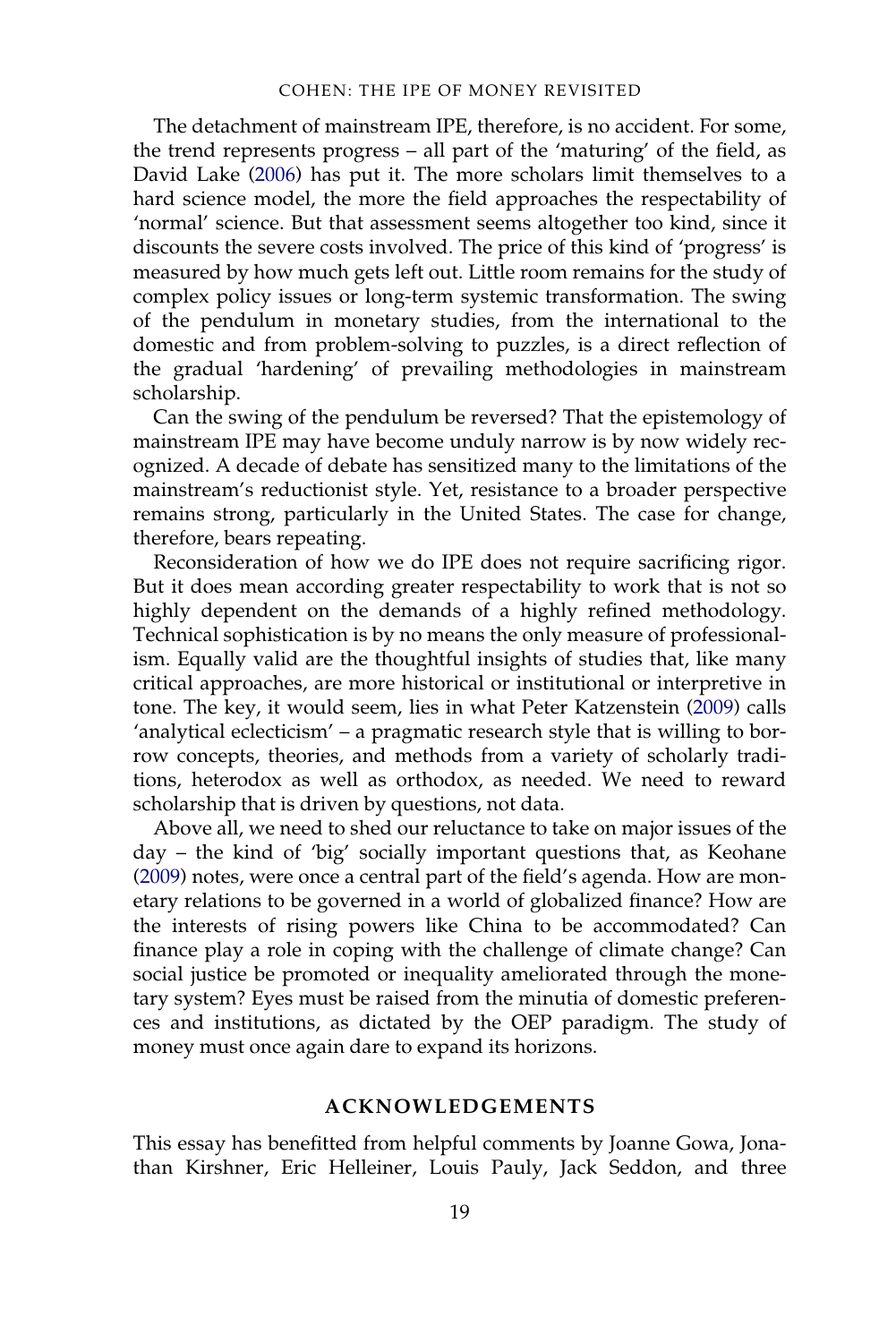anonymous reviewers. I am grateful to them all and hold none of them responsible for the final product. The research assistance of Tristin Beckman is also gratefully acknowledged.

### DISCLOSURE STATEMENT

No potential conflict of interest was reported by the authors.

## NOTES ON CONTRIBUTOR

Benjamin J. Cohen is Louis G. Lancaster Professor of International Political Economy at the University of California, Santa Barbara. He is the author of 15 books, including most recently Currency Power: Understanding Monetary Rivalry, published by Princeton University Press in 2015.

### **REFERENCES**

- <span id="page-20-9"></span>Abbott, K. W., Genschel, P., Snidal, D. and Zangl, B. (eds) (2015) International Organizations as Orchestrators, New York, NY: Cambridge University Press.
- <span id="page-20-7"></span>Abdelal, R. (2007) Capital Rules: The Construction of Global Finance, Cambridge, MA: Harvard University Press.
- <span id="page-20-0"></span>Andrews, D. M. (1994) 'Capital mobility and state autonomy: toward a structural theory of international monetary relations', International Studies Quarterly 38  $(2): 193 - 218.$
- <span id="page-20-11"></span>Andrews, D. M. (1996) 'Money matters: currency relations and power politics', Mershon International Studies Review 40(2): 308–10.
- <span id="page-20-10"></span>Andrews, D. M. (ed) (2006) International Monetary Power, Ithaca, NY: Cornell University Press.
- <span id="page-20-8"></span>Andrews, D. M., Henning, C. R. and Pauly, L. W. (eds) (2002) Governing the World's Money, Ithaca, NY: Cornell University Press.
- <span id="page-20-12"></span>Armijo, L. E. and Katada, S. N. (2015) 'Theorizing the financial statecraft of emerging powers', New Political Economy 20(1): 42–62.
- <span id="page-20-2"></span>Bearce, D. H. (2003) 'Societal preferences, partisan agents, and monetary policy outcomes', International Organization 57(2): 373–410.
- <span id="page-20-6"></span>Bearce, D. H. (2008) 'Not complements, but substitutes: fixed exchange rate commitments, central bank independence, and external currency stability', International Studies Quarterly 52(4): 807–24.
- <span id="page-20-3"></span>Bearce, D. H. and Hallerberg, M. (2011) 'Democracy and de facto exchange rate regimes', Economics and Politics 23(2): 172–94.
- <span id="page-20-1"></span>Bearce, D. H. and Tuxhorn, K-L. (2015) 'When are monetary policy preferences egocentric? Evidence from American surveys and an experiment', American Journal of Political Science 59(1): 1–16.
- <span id="page-20-5"></span>Bernhard, W., Broz, J. L. and Clark, W. R. (2003) 'The political economy of monetary institutions', in W. Bernhard, J. L. Broz and W. R. Clark (eds) The Political Economy of Monetary Institutions, Cambridge, MA: MIT Press, pp. 1–31.
- <span id="page-20-4"></span>Bernhard, W. and Leblang, D. (1999) 'Democratic institutions and exchange-rate commitments', International Organization 53(1): 71–97.
- <span id="page-20-13"></span>Blyth, M. (ed) (2009) Routledge Handbook of International Political Economy (IPE): IPE as a Global Conversation, London: Routledge.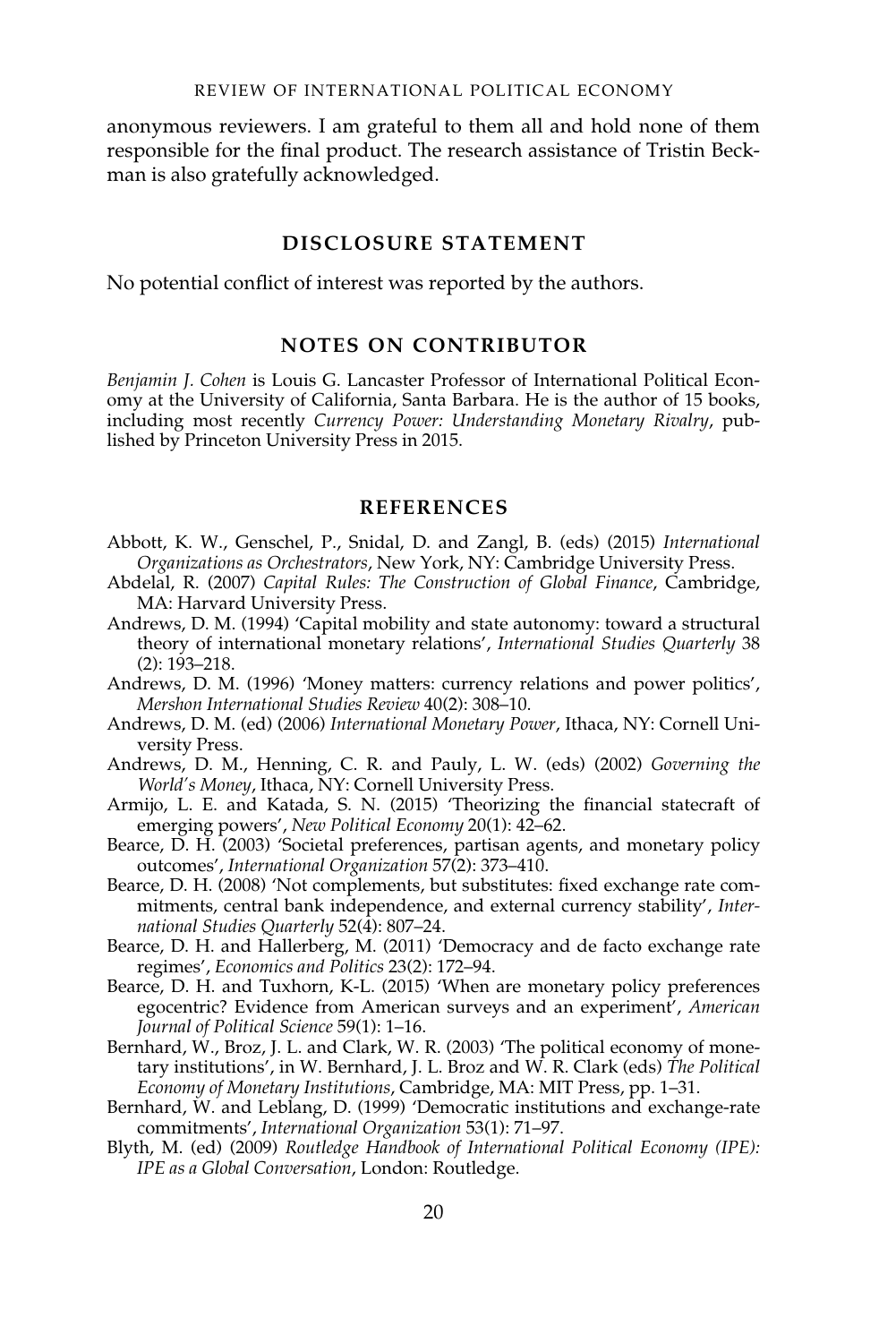- <span id="page-21-8"></span>Broz, J. L. (2003) 'Political system transparency and monetary commitment regimes', in W. Bernhard, J. L. Broz and W. R. Clark (eds) The Political Economy of Monetary Institutions, Cambridge, MA: MIT Press, pp.169–95.
- <span id="page-21-7"></span>Broz, J. L. and Frieden, J. A. (2001) 'The political economy of international monetary relations', Annual Review of Political Science 4: 317–43.
- <span id="page-21-6"></span>Broz, J. L., Frieden, J. A. and Weymouth, S. (2008) 'Exchange rate policy attitudes: direct attitudes from survey data', IMF Staff Papers 55(3): 417–44.
- <span id="page-21-12"></span>Büthe, T. and Mattli, W. (2011) The New Global Rulers: The Privatization of Regulation in the World Economy, Princeton, NJ: Princeton University Press.
- <span id="page-21-22"></span>Cafruny, A. W. and Schwartz, H. M. (eds) (2012) Exploring the Global Financial Crisis, Boulder, CO: Lynne Rienner.
- <span id="page-21-21"></span>Cerny, P. G. (2010) Rethinking World Politics: A Theory of Transnational Pluralism, New York, NY: Oxford University Press.
- <span id="page-21-5"></span>Chaudoin, S., Milner, H. V. and Pang, X. (2015) 'International systems and domestic politics: linking complex interactions with empirical models in international relations', International Organization 69(2): 275–309.
- <span id="page-21-9"></span>Chwieroth, J. M. (2010) Capital Ideas: The IMF and the Rise of Financial Liberalization, Princeton, NJ: Princeton University Press.
- <span id="page-21-1"></span>Cohen, B. J. (1977) Organizing the World's Money: The Political Economy of International Monetary Relations, New York, NY: Basic Books.
- <span id="page-21-4"></span>Cohen, B. J. (1993) 'The triad and the unholy trinity: lessons for the Pacific region', in R. Higgott, R. Leaver and J. Ravenhill (eds) Pacific Economic Relations in the 1990s: Cooperation or Conflict?, Boulder: Lynne Rienner, pp. 133–58.
- <span id="page-21-0"></span>Cohen, B. J. (1996) 'Phoenix risen: the resurrection of global finance', World Politics 48(2): 268–96.
- <span id="page-21-16"></span>Cohen, B. J. (1998) The Geography of Money, Princeton, NJ: Princeton University Press.
- <span id="page-21-13"></span>Cohen, B. J. (2006) 'The macrofoundations of monetary power', in D. M. Andrews (ed) International Monetary Power, Ithaca, NY: Cornell University Press, pp. 31–50.
- <span id="page-21-18"></span>Cohen, B. J. (2007) 'The transatlantic divide: why are American and British IPE so different', Review of International Political Economy 14(1): 197–219.
- <span id="page-21-19"></span>Cohen, B. J. (2008) International Political Economy: An Intellectual History, Princeton, NJ: Princeton University Press.
- <span id="page-21-3"></span>Cohen, B. J. (2009) 'A grave case of myopia', International Interactions 35(4): 436–44.
- <span id="page-21-14"></span>Cohen, B. J. (2011) The Future of Global Currency: The Euro versus the Dollar, London: Routledge.
- <span id="page-21-20"></span>Cohen, B. J. (2014) Advanced Introduction to International Political Economy, Cheltenham, UK: Edward Elgar.
- <span id="page-21-17"></span>Cohen, B. J. (2015) Currency Power: Understanding Monetary Rivalry, Princeton, NJ: Princeton University Press.
- <span id="page-21-11"></span>Cutler, A., Haufler, V. and Porter, T. (eds) (1999) Private Authority and International Affairs, Albany, NY: State University of New York Press.
- <span id="page-21-10"></span>Drezner, D. (2014) The System Worked: How the World Stopped Another Depression, New York, NY: Oxford University Press.
- <span id="page-21-2"></span>Drezner, D. W. and McNamara, K. R. (2013) 'International political economy, global financial orders and the 2008 financial crisis', Perspectives on Politics 11 (1): 155–66.
- <span id="page-21-15"></span>Eichengreen, B. and Kawai, M. (eds) (2015) Renminbi Internationalization: Achievements, Prospects, and Challenges, Tokyo/Washington: Asian Development Bank Institute and Brookings Institution Press.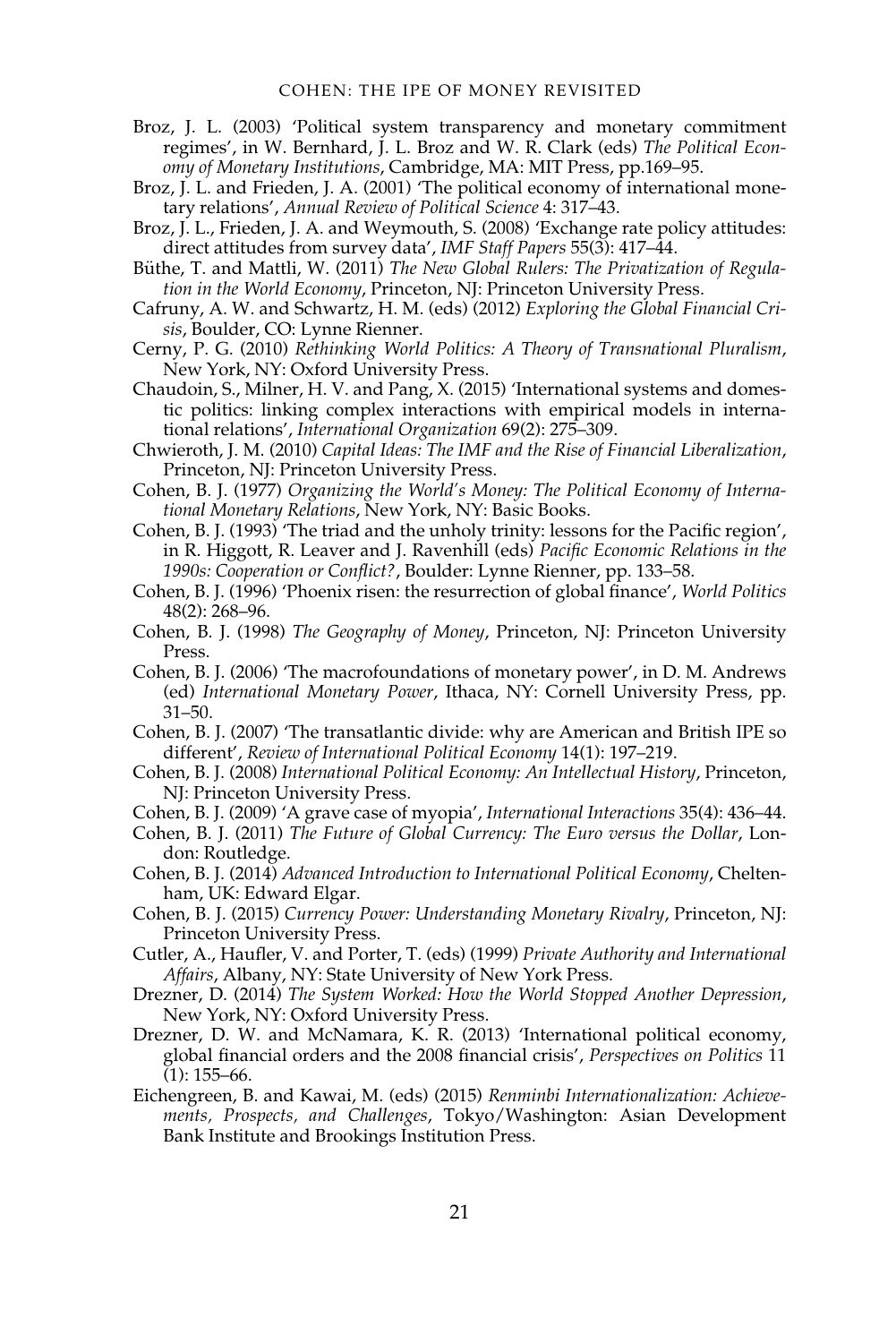- <span id="page-22-2"></span>Frieden, J. A. (1991) 'Invested interests: the politics of national economic policies in a world of global finance', International Organization 45(4): 425–51.
- <span id="page-22-5"></span>Frieden, J. A. (2015) Currency Politics: The Political Economy of Exchange Rate Policy, Princeton, NJ: Princeton University Press.
- <span id="page-22-21"></span>Gamble, A. (2009) The Spectre at the Feast: Capitalist Crisis and the Politics of Recession, London: Palgrave Macmillan.
- <span id="page-22-17"></span>Germain, R. D. (1997) The International Organization of Credit: States and Global Finance in the World-Economy, New York, NY: Cambridge University Press.
- <span id="page-22-20"></span>Germain, R. D. (ed) (2016) Susan Strange and the Future of Global Political Economy: Power, Control and Transformation, London: Routledge.
- <span id="page-22-18"></span>Gill, S. R. and Law, D. (1989) 'Global hegemony and the structural power of capital', International Studies Quarterly 33(4), 475–99.
- <span id="page-22-9"></span>Goldstein, J. L., Kahler, M., Keohane, R. O. and Slaughter, A-M. (eds) (2001) Legalization and World Politics, Cambridge, MA: MIT Press.
- <span id="page-22-1"></span>Goodman, J. B. and Pauly, L. W. (1993) 'The obsolescence of capital controls? Economic management in an age of global markets', World Politics 46(1): 50–82.
- <span id="page-22-10"></span>Hall, R. B. and Biersteker, T. J. (eds) (2002) The Emergence of Private Authority in Global Governance, New York, NY: Cambridge University Press.
- <span id="page-22-12"></span>Hardie, I. and Maxfield, S. (2016) 'Atlas constrained: the US external balance sheet and international monetary power', Review of International Political Economy 23 (4): 583–613.
- <span id="page-22-3"></span>Hefeker, C. (1997) Interest Groups and Monetary Integration, Boulder, CO: Westview.
- <span id="page-22-19"></span>Helleiner, E. (2006) 'Below the state: micro-level monetary power', in D. M. Andrews (ed) International Monetary Power, Ithaca, NY: Cornell University Press, pp. 72–90.
- <span id="page-22-14"></span>Helleiner, E. (2008) 'Political determinants of international currencies: what future for the US dollar?', Review of International Political Economy 15(3): 354–78.
- <span id="page-22-7"></span>Helleiner, E. (2014) The Status Quo Crisis: Global Financial Governance after the 2008 Meltdown, New York, NY: Oxford University Press.
- <span id="page-22-13"></span>Helleiner, E. and Kirshner, J. (eds) (2009) The Future of the Dollar, Ithaca, NY: Cornell University Press.
- <span id="page-22-4"></span>Henning, C. R. (1994) Currencies and Politics in the United States, Germany, and Japan, Washington, DC: Institute for International Economics.
- <span id="page-22-6"></span>Hobolt, S. and Leblond, P. (2009) 'Is my crown better than your euro? Exchange rates and public opinion on the single European currency', European Union Politics 10(2): 202–25.
- <span id="page-22-22"></span>Johnson, H. G. (1971) 'The Keynesian revolution and the monetarist counter-revolution', American Economic Review 61(2): 1–14.
- <span id="page-22-23"></span>Katzenstein, P. J. (2009) 'Mid-Atlantic: sitting on the knife's sharp edge', Review of International Political Economy 16(1): 122–135.
- <span id="page-22-16"></span>Keohane, R. O. (2009) 'The old IPE and the new', Review of International Political Economy 16(1): 34–46.
- <span id="page-22-0"></span>Kindleberger, C. P. (1973) The World in Depression, 1929-1939, Berkeley: University of California Press.
- <span id="page-22-11"></span>Kirshner, J. (1995) Currency and Coercion: The Political Economy of International Monetary Power, Princeton, NJ: Princeton University Press.
- <span id="page-22-8"></span>Kirshner, J. (ed) (2003) Monetary Orders: Ambiguous Economics, Ubiquitous Politics, Ithaca, NY: Cornell University Press.
- <span id="page-22-15"></span>Kirshner, J. (2014) American Power After the Financial Crisis, Ithaca, NY: Cornell University Press.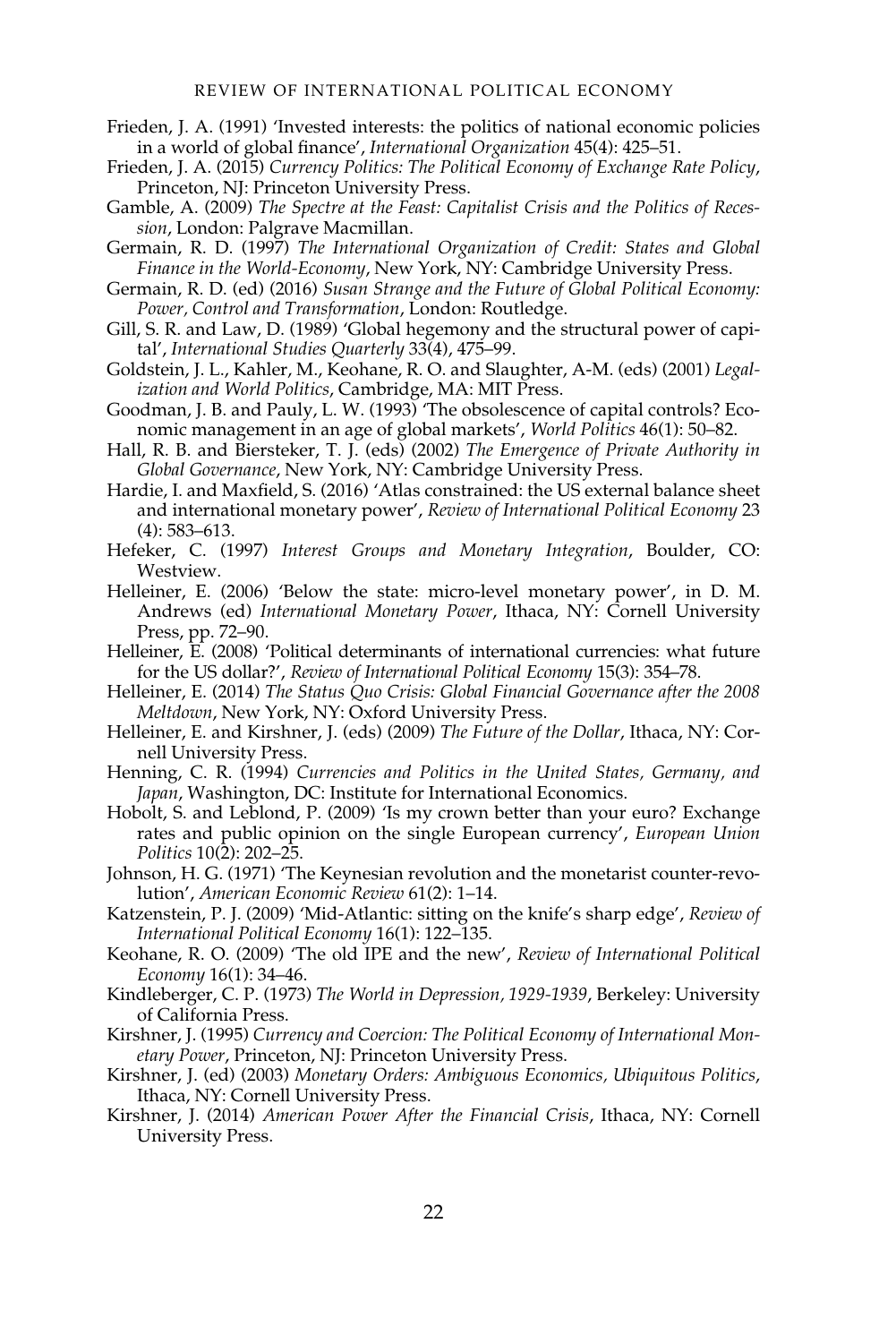- <span id="page-23-22"></span>Lake, D. A. (2006) 'International political economy: a maturing interdiscipline', in B. R. Weingast and D. A. Wittman (eds) The Oxford Handbook of Political Economy, New York, NY: Oxford University Press, pp. 757–77.
- <span id="page-23-1"></span>Lake, D. A. (2009) 'Open economy politics: a critical review', Review of International Organizations 4(3): 219–44.
- <span id="page-23-18"></span>Langley, P. (2009) 'Power-knowledge estranged: from Susan Strange to poststructuralism in British IPE', in M. Blyth (ed) Routledge Handbook of International Political Economy (IPE): IPE as a Global Conversation, London: Routledge, pp. 126–39.
- <span id="page-23-20"></span>Langley, P. (2014) Liquidity Lost: The Governance of the Global Financial Crisis, Oxford: Oxford University Press.
- <span id="page-23-14"></span>Leander, A. (ed) (2015) 'Global conversations? Reflections on Benjamin Cohen's contributions to IPE', Contexto Internacional: Journal of Global Connections 37(3): 839–1080, special issue.
- <span id="page-23-5"></span>Leblang, D. (1999) 'Domestic political institutions and exchange rate commitments in the developing world', International Studies Quarterly 43(4): 599–620.
- <span id="page-23-3"></span>Mansfield, E. D. and Mutz, D. C. (2009) 'Support for free trade: self-interest, sociotropic politics, and out-group anxiety', International Organization 63(3): 425–57.
- <span id="page-23-9"></span>Mattli, W. and Woods, N. (eds) (2009) The Politics of Global Regulation, Princeton, NJ: Princeton University Press.
- <span id="page-23-11"></span>McNamara, K. (2008) 'A rivalry in the making? The euro and international monetary power', Review of International Political Economy 15(3): 439–59.
- <span id="page-23-6"></span>Mosley, L. (2003) Global Capital and National Governments, New York, NY: Cambridge University Press.
- <span id="page-23-0"></span>Mundell, R. A. (1968) International Economics, New York, NY: Macmillan.
- <span id="page-23-19"></span>Nesvetailova, A. (2007) Fragile Finance: Debt, Speculation and Crisis in the Age of Global Credit, London: Palgrave Macmillan.
- <span id="page-23-21"></span>New Political Economy. (2015) 'Towards a new political economy of the crisis', New Political Economy 20(3): 331–474.
- <span id="page-23-12"></span>Norrlof, C. (2010) America's Global Advantage: US Hegemony and International Cooperation, New York, NY: Cambridge University Press.
- <span id="page-23-2"></span>Oatley, T. (2011) 'The reductionist gamble: open economy politics in the global economy', International Organization 65(2): 311–41.
- <span id="page-23-13"></span>Oatley, T. (2015) A Political Economy of American Hegemony: Buildups, Booms, and Busts, New York, NY: Cambridge University Press.
- <span id="page-23-10"></span>Otero-Iglesias, M. (2014) '"Currency wars" between the US and China: has Europe enough monetary power to act as a broker?', in J. Ryan (ed) The Global Currencies Conundrum, Bern: Peter Lang, pp. 5–36.
- <span id="page-23-17"></span>Panitch, L. and Konings, M. (eds) (2008) American Empire and the Political Economy of Global Finance, London: Palgrave Macmillan.
- <span id="page-23-16"></span>Paquin, S. (2016) Theories of International Political Economy, Don Mills, Canada: Oxford University Press Canada.
- <span id="page-23-15"></span>Phillips, N. and Weaver, C. E. (eds) (2011) International Political Economy: Debating the Past, Present and Future, London: Routledge.
- <span id="page-23-4"></span>Simmons, B. A. (1994) Who Adjusts? Domestic Sources of Foreign Economic Policy during the Interwar Years, Princeton, NJ: Princeton University Press.
- <span id="page-23-7"></span>Simmons, B. A. (2001) 'The legalization of international monetary affairs', in J. L. Goldstein, M. Kahler, R. O. Keohane and A-M. Slaughter (eds) Legalization and World Politics, Cambridge, MA: MIT Press, pp. 189–218.
- <span id="page-23-8"></span>Sinclair, T. J. (2005) The New Masters of Capital: American Bond Rating Agencies and the Politics of Creditworthiness, Ithaca, NY: Cornell University Press.